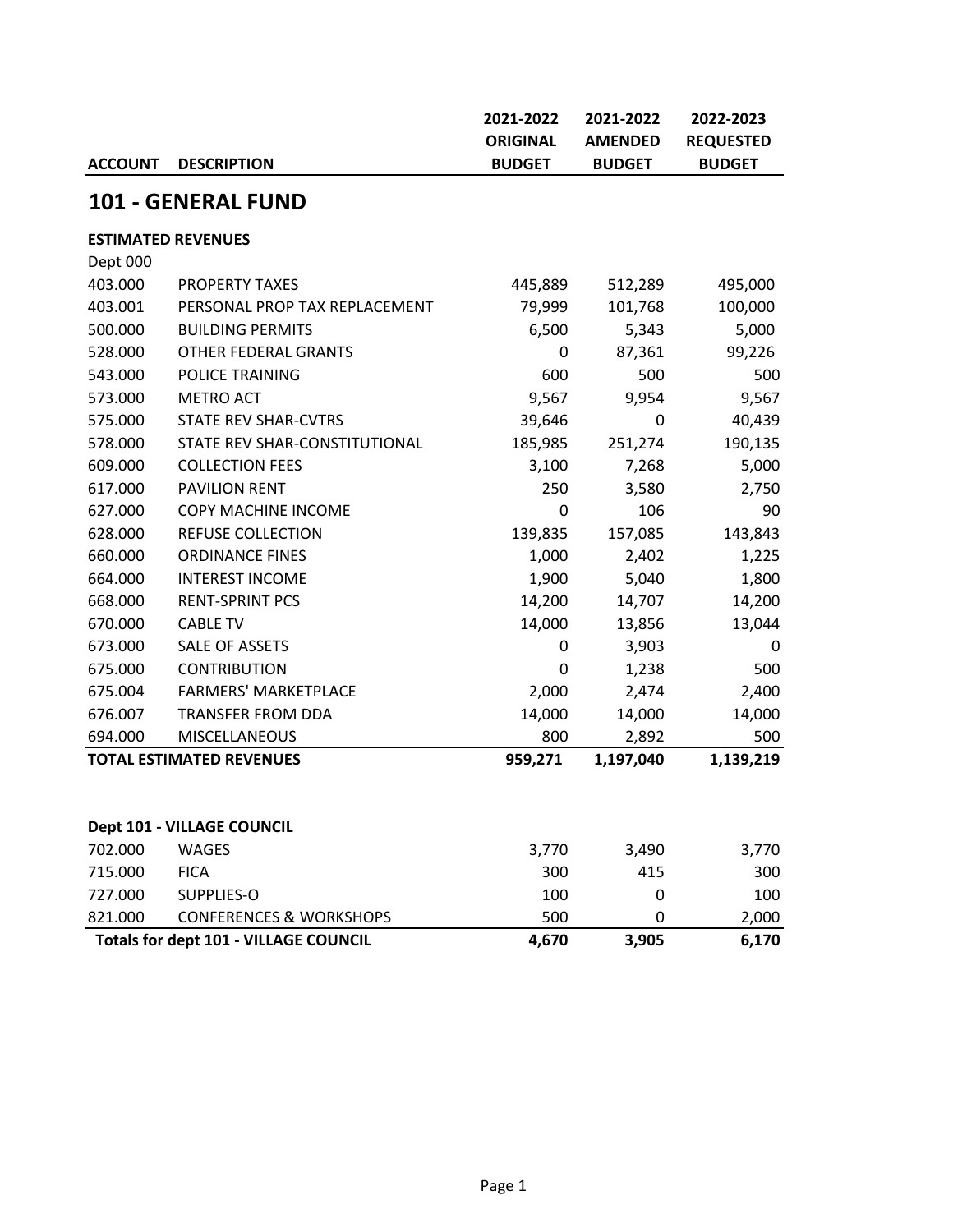|                   |                                     | 2021-2022       | 2021-2022      | 2022-2023        |
|-------------------|-------------------------------------|-----------------|----------------|------------------|
|                   |                                     | <b>ORIGINAL</b> | <b>AMENDED</b> | <b>REQUESTED</b> |
| <b>ACCOUNT</b>    | <b>DESCRIPTION</b>                  | <b>BUDGET</b>   | <b>BUDGET</b>  | <b>BUDGET</b>    |
|                   | <b>101 - GENERAL FUND</b>           |                 |                |                  |
|                   |                                     |                 |                |                  |
| Dept 170 - OFFICE |                                     |                 |                |                  |
| 702.000           | <b>WAGES</b>                        | 11,473          | 12,750         | 11,704           |
| 702.001           | WAGES-ADMIN                         | 15,000          | 15,761         | 16,573           |
| 715.000           | <b>FICA</b>                         | 2,026           | 2,173          | 2,164            |
| 719.000           | HEALTH/EYE/DENTAL INSURANCE         | 13,054          | 12,788         | 12,957           |
| 720.000           | LIFE/DISABILITY INSURANCE           | 403             | 475            | 561              |
| 724.000           | <b>WORKER'S COMP</b>                | 173             | 173            | 183              |
| 727.000           | SUPPLIES-O                          | 350             | 350            | 400              |
| 728.000           | <b>OTHER SUPPLIES</b>               | 1,000           | 1,250          | 2,152            |
| 730.000           | <b>POSTAGE</b>                      | 2,500           | 3,167          | 2,750            |
| 731.000           | MERS PENSION SURPLUS FUND           | 10,000          | 78,992         | 12,000           |
| 735.000           | PENSION PLAN EXPENDITURES           | 4,000           | 5,552          | 6,500            |
| 737.000           | OTHER POST EMPLOYMENT BENEFITS      | 1,000           | 85,193         | 12,500           |
| 806.000           | <b>AUDIT</b>                        | 1,212           | 1,000          | 1,212            |
| 818.000           | <b>CONTR SERVICES</b>               | 3,000           | 3,000          | 3,000            |
| 820.000           | <b>MEMBERSHIPS &amp; DUES</b>       | 5,500           | 6,611          | 5,859            |
| 821.000           | <b>CONFERENCES &amp; WORKSHOPS</b>  | 1,599           | 2,052          | 599              |
| 826.000           | <b>LEGAL FEES</b>                   | 5,000           | 2,796          | 5,000            |
| 901.000           | <b>NEWSPAPER NOTICES</b>            | 1,750           | 3,750          | 3,000            |
| 914.000           | <b>INSURANCE</b>                    | 5,000           | 5,191          | 5,214            |
| 934.000           | <b>REPAIRS &amp; MTCE</b>           | 200             | 113            | 200              |
| 942.001           | <b>COMP SUPPLIES</b>                | 400             | 1,044          | 400              |
| 942.002           | <b>COMP MTCE</b>                    | 1,000           | 7,878          | 5,453            |
|                   | <b>Totals for dept 170 - OFFICE</b> | 85,640          | 252,059        | 110,381          |
|                   |                                     |                 |                |                  |
| Dept 215 - CLERK  |                                     |                 |                |                  |
| 702.000           | <b>WAGES</b>                        | 4,976           | 4,803          | 5,077            |
| 715.000           | <b>FICA</b>                         | 381             | 357            | 389              |
| 719.000           | HEALTH/EYE/DENTAL INSURANCE         | 1,928           | 1,928          | 2,097            |
| 720.000           | LIFE/DISABILITY                     | 59              | 75             | 81               |
| 735.000           | PENSION PLAN EXPENDITURES           | 2,805           | 3,197          | 3,082            |
| 737.000           | OTHER POST EMPLOYMENT BENEFITS      | 1,100           | 1,100          | 2,000            |
| 818.000           | <b>CONTR SERVICES</b>               | 500             | 0              | 500              |
|                   | <b>Totals for dept 215 - CLERK</b>  | 11,749          | 11,460         | 13,226           |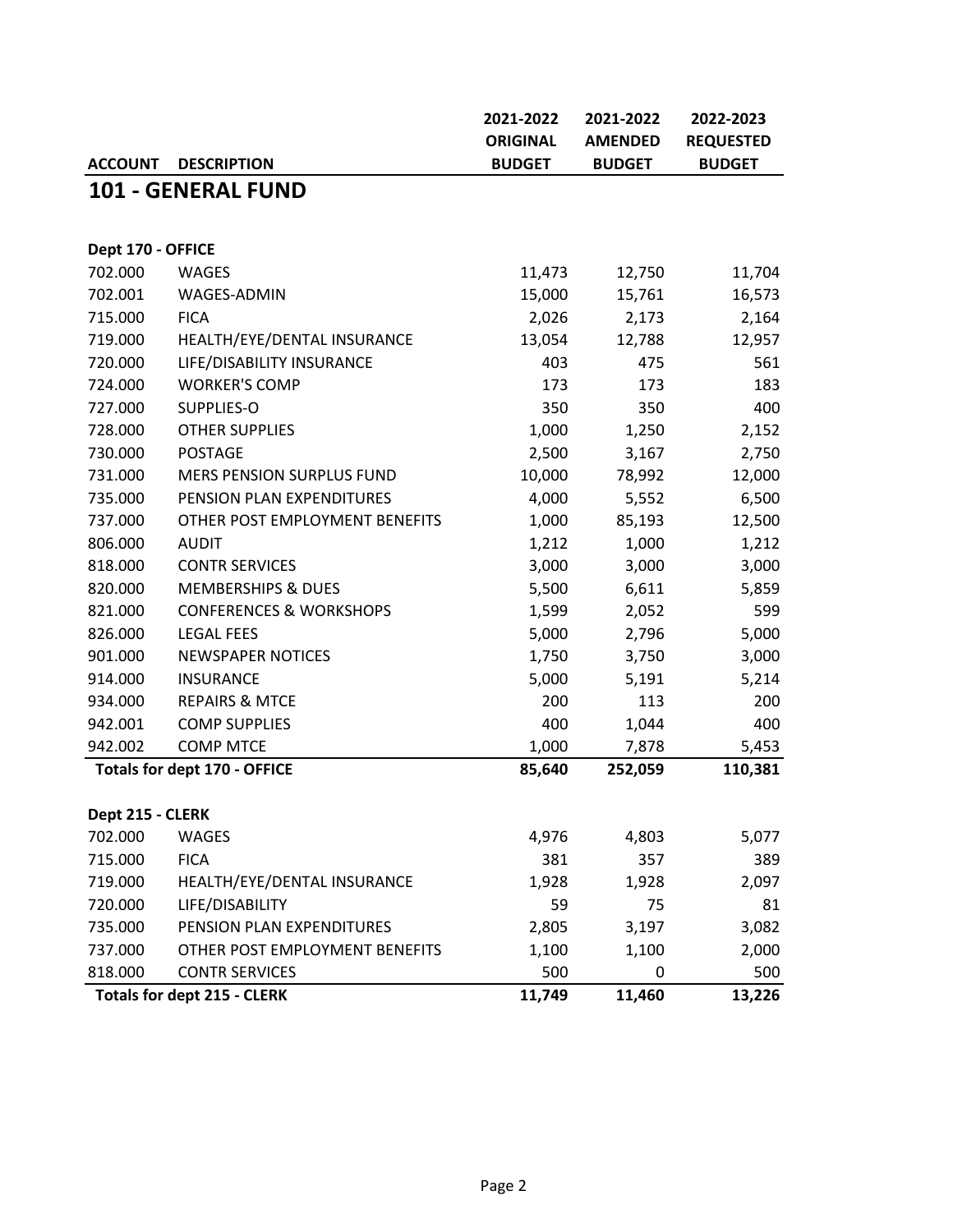|                      |                                              | 2021-2022       | 2021-2022      | 2022-2023        |
|----------------------|----------------------------------------------|-----------------|----------------|------------------|
|                      |                                              | <b>ORIGINAL</b> | <b>AMENDED</b> | <b>REQUESTED</b> |
| <b>ACCOUNT</b>       | <b>DESCRIPTION</b>                           | <b>BUDGET</b>   | <b>BUDGET</b>  | <b>BUDGET</b>    |
|                      | <b>101 - GENERAL FUND</b>                    |                 |                |                  |
|                      |                                              |                 |                |                  |
| Dept 253 - TREASURER |                                              |                 |                |                  |
| 702.000              | <b>WAGES</b>                                 | 4,895           | 4,826          | 4,993            |
| 715.000              | <b>FICA</b>                                  | 375             | 362            | 382              |
| 719.000              | HEALTH/EYE/DENTAL INSURANCE                  | 2,418           | 2,418          | 2,645            |
| 720.000              | LIFE/DISABILITY INS                          | 124             | 124            | 127              |
| 727.000              | SUPPLIES-O                                   | 3,000           | 2,784          | 3,200            |
| 735.000              | PENSION PLAN EXPENDITURES                    | 28,104          | 34,684         | 34,685           |
| 818.000              | <b>CONTR SERVICES</b>                        | 0               | 0              | 2,944            |
|                      | <b>Totals for dept 253 - TREASURER</b>       | 38,916          | 45,198         | 48,976           |
|                      |                                              |                 |                |                  |
|                      | Dept 265 - VILLAGE HALL & GROUNDS            |                 |                |                  |
| 702.012              | <b>CUSTODIAL WAGES</b>                       | 4,823           | 4,748          | 4,823            |
| 715.000              | <b>FICA</b>                                  | 339             | 364            | 369              |
| 818.000              | <b>CONTR SERVICES</b>                        | 1,500           | 1,500          | 1,648            |
| 853.000              | <b>TELEPHONE</b>                             | 3,000           | 3,229          | 3,168            |
| 914.000              | <b>INSURANCE</b>                             | 1,400           | 1,516          | 1,539            |
| 914.001              | FLOOD INSURANCE                              | 1,500           | 1,498          | 1,498            |
| 928.000              | <b>UTILITIES</b>                             | 12,000          | 9,790          | 12,000           |
| 934.000              | <b>REPAIRS &amp; MTCE</b>                    | 2,000           | 2,565          | 6,500            |
|                      | Totals for dept 265 - VILLAGE HALL & GROUNDS | 26,562          | 25,210         | 31,545           |
|                      | Dept 269 - OTHER VILLAGE PROPERTY            |                 |                |                  |
| 702.000              | <b>WAGES</b>                                 | 17,372          | 6,347          | 17,719           |
| 702.012              | WAGES- CUSTODIAL WAGES BARN                  | 0               | 100            | 600              |
| 715.000              | <b>FICA</b>                                  | 1,329           | 475            | 1,356            |
| 719.000              | HEALTH/EYE/DENTAL INSURANCE                  | 8,045           | 6,641          | 7,648            |
| 720.000              | LIFE/DISABILITY INSURANCE                    | 529             | 342            | 343              |
| 724.000              | <b>WORKER'S COMP</b>                         | 1,286           | 1,023          | 1,312            |
| 735.000              | PENSION PLAN EXPENDITURES                    | 89,500          | 78,243         | 77,565           |
| 740.000              | <b>OPERATING SUPP</b>                        | 200             | 200            | 200              |
| 744.000              | UNIFORMS & CLOTHING ALLOWANCE                | 1,600           | 1,560          | 1,600            |
| 818.000              | <b>CONTR SERVICES</b>                        | 3,200           | 3,549          | 3,253            |
| 914.000              | <b>INSURANCE</b>                             | 3,000           | 2,640          | 3,008            |
| 926.000              | <b>STREET &amp; TRAFFIC LIGHTS</b>           | 16,000          | 14,778         | 24,658           |
| 928.000              | <b>UTILITIES</b>                             | 11,000          | 11,091         | 11,542           |
| 934.000              | <b>REPAIRS &amp; MTCE</b>                    | 600             | 1,854          | 600              |
| 934.001              | DPW BUILDING MTCE                            | 1,000           | 2,109          | 4,300            |
| 943.000              | <b>EQUIPMENT RENTAL</b>                      | 32,000          | 313            | 84,839           |
| 944.000              | <b>HYDRANT RENTAL</b>                        | 154             | 154            | 200              |
|                      | Totals for dept 269 - OTHER VILLAGE PROPERTY | 186,815         | 131,419        | 240,743          |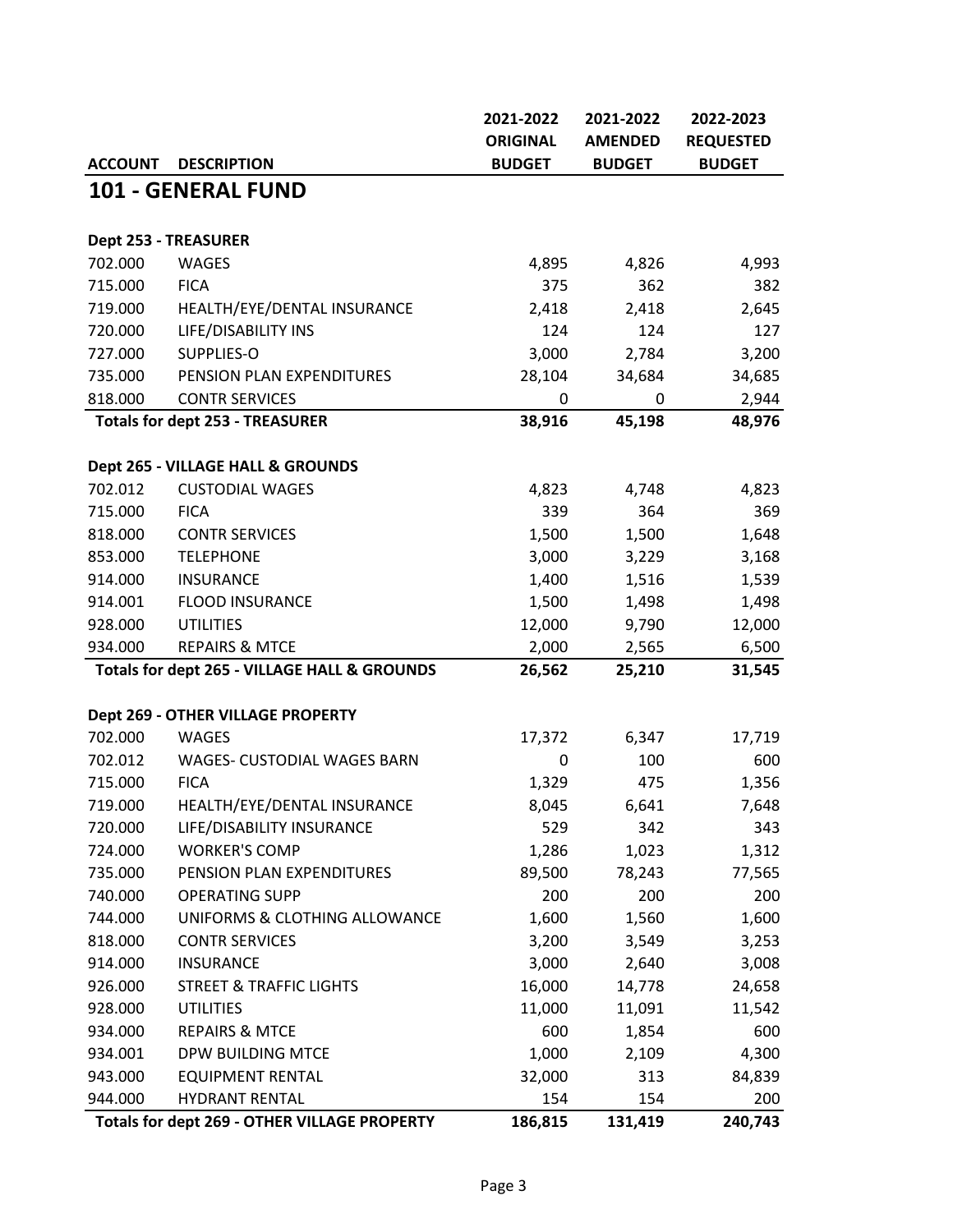|                |                                                | 2021-2022       | 2021-2022      | 2022-2023        |
|----------------|------------------------------------------------|-----------------|----------------|------------------|
|                |                                                | <b>ORIGINAL</b> | <b>AMENDED</b> | <b>REQUESTED</b> |
| <b>ACCOUNT</b> | <b>DESCRIPTION</b>                             | <b>BUDGET</b>   | <b>BUDGET</b>  | <b>BUDGET</b>    |
|                | 101 - GENERAL FUND                             |                 |                |                  |
|                |                                                |                 |                |                  |
|                | <b>Dept 300 - POLICE DEPARTMENT</b>            |                 |                |                  |
| 702.000        | <b>WAGES</b>                                   | 105,444         | 95,901         | 107,544          |
| 702.008        | PART-TIME WAGES                                | 40,860          | 10,710         | 55,236           |
| 702.009        | <b>OVERTIME WAGES</b>                          | 3,000           | 605            | 7,500            |
| 702.010        | <b>COURT-PROSECUTOR WAGES</b>                  | 500             | 0              | 750              |
| 715.000        | <b>FICA</b>                                    | 11,193          | 8,147          | 11,353           |
| 719.000        | HEALTH/EYE/DENTAL INSURANCE                    | 37,700          | 33,646         | 36,111           |
| 720.000        | LIFE/DISABILITY INSURANCE                      | 1,963           | 1,704          | 1,759            |
| 724.000        | <b>WORKER'S COMP</b>                           | 7,152           | 3,276          | 7,265            |
| 727.000        | SUPPLIES-O                                     | 1,000           | 831            | 1,100            |
| 735.000        | PENSION PLAN EXPENDITURES                      | 90,667          | 100,892        | 103,000          |
| 737.000        | OTHER POST EMPLOYMENT BENEFITS                 | 3,000           | 10,800         | 14,500           |
| 740.000        | <b>OPERATING SUPP</b>                          | 1,000           | 1,000          | 1,500            |
| 744.000        | UNIFORMS & CLOTHING ALLOWANCE                  | 500             | 66             | 1,250            |
| 744.001        | UNIFORM CLEANING ALLOWANCE                     | 1,200           | 738            | 1,250            |
| 818.000        | <b>CONTR SERVICES</b>                          | 1,000           | 828            | 2,000            |
| 820.000        | <b>MEMBERSHIPS &amp; DUES</b>                  | 2,300           | 1,578          | 1,500            |
| 821.000        | <b>CONFERENCES &amp; WORKSHOPS</b>             | 5,000           | 1,056          | 1,200            |
| 821.002        | <b>302 FUNDS TRAINING</b>                      | 600             | 490            | 600              |
| 826.000        | <b>LEGAL FEES</b>                              | 1,000           | 0              | 1,000            |
| 853.000        | <b>TELEPHONE</b>                               | 1,850           | 2,023          | 1,957            |
| 855.000        | <b>CENTRAL DISPATCH</b>                        | 3,000           | 3,000          | 3,000            |
| 868.000        | GAS & OIL                                      | 5,300           | 4,738          | 3,600            |
| 914.000        | <b>INSURANCE</b>                               | 13,000          | 11,423         | 13,033           |
| 934.000        | <b>REPAIRS &amp; MTCE</b>                      | 5,000           | 775            | 5,000            |
| 970.000        | CAPITAL OUTLAY                                 | $\mathbf 0$     | 35,649         | 10,000           |
|                | <b>Totals for dept 300 - POLICE DEPARTMENT</b> | 343,229         | 329,876        | 393,008          |
|                |                                                |                 |                |                  |
|                | Dept 371 - BUILDING INSPECTION                 |                 |                |                  |
| 702.004        | <b>BUILDING INSPECTION</b>                     | 10,001          | 19,587         | 10,001           |
| 715.000        | <b>FICA</b>                                    | 768             | 1,499          | 766              |
| 964.000        | <b>MISC</b>                                    | 1,500           | 0              | 1,500            |
|                | Totals for dept 371 - BUILDING INSPECTION      | 12,269          | 21,086         | 12,267           |
|                |                                                |                 |                |                  |
|                | <b>Dept 485 - TRANSFERS</b>                    |                 |                |                  |
| 969.004        | <b>ECOLOGY DONATION</b>                        | 1,000           | 1,000          | 1,000            |
| 969.005        | <b>TRANSFER TO MAJOR</b>                       | 0               | 0              | 35,000           |
| 969.006        | <b>TRANSFER TO FUND EQUITY</b>                 | 0               | 137,275        | 0                |
| 969.007        | <b>TRANSFER TO OPEB FUND</b>                   | 20,000          | 0              | 0                |
|                | <b>Totals for dept 485 - TRANSFERS</b>         | 21,000          | 138,275        | 36,000           |
|                |                                                |                 |                |                  |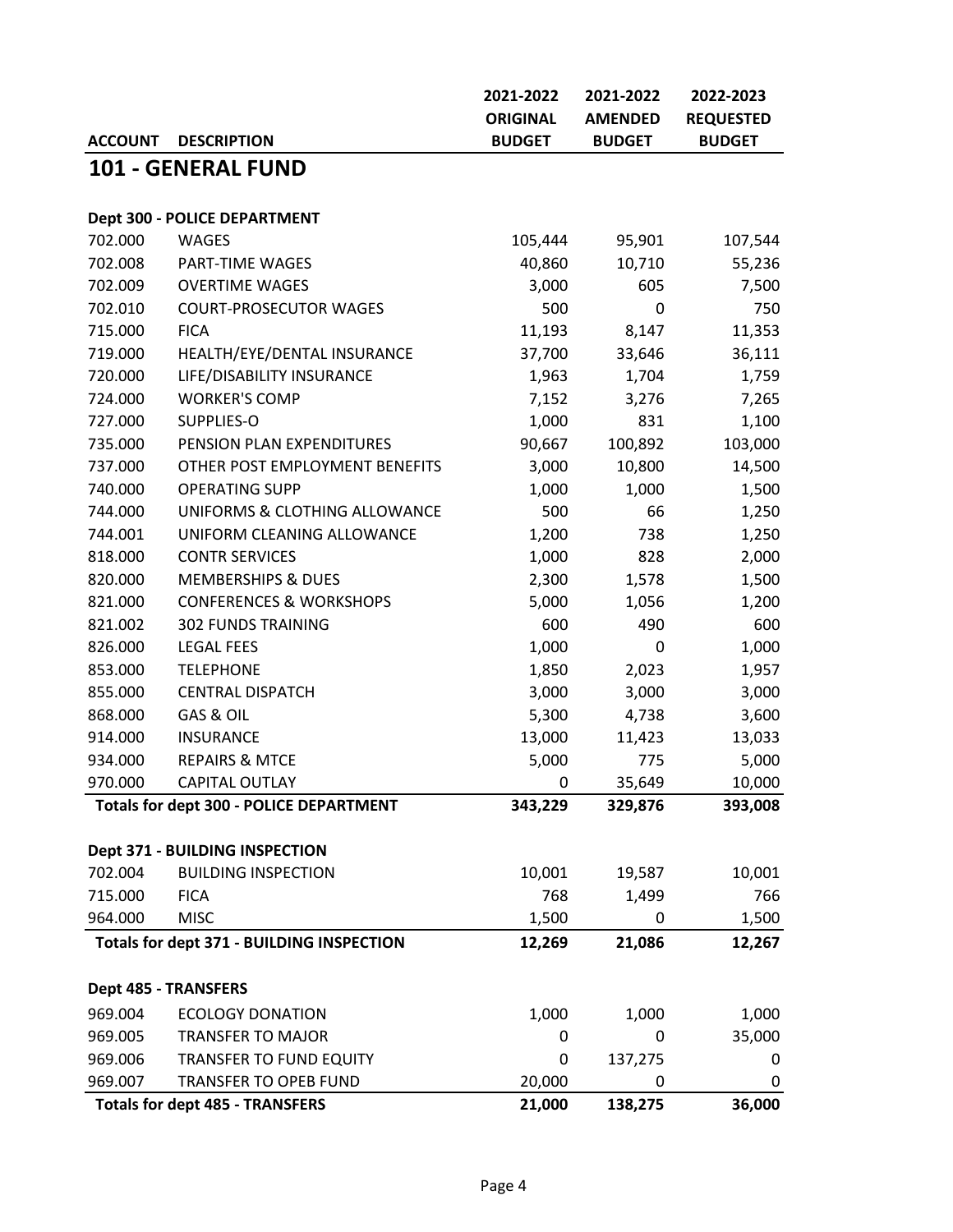|                |                                                             | 2021-2022        | 2021-2022        | 2022-2023        |
|----------------|-------------------------------------------------------------|------------------|------------------|------------------|
|                |                                                             | <b>ORIGINAL</b>  | <b>AMENDED</b>   | <b>REQUESTED</b> |
| <b>ACCOUNT</b> | <b>DESCRIPTION</b>                                          | <b>BUDGET</b>    | <b>BUDGET</b>    | <b>BUDGET</b>    |
|                | <b>101- GENERAL FUND</b>                                    |                  |                  |                  |
|                |                                                             |                  |                  |                  |
|                | <b>Dept 525 - REFUSE COLLECTION</b>                         |                  |                  |                  |
| 818.000        | <b>CONTR SERVICES</b>                                       | 139,836          | 139,897          | 143,843          |
| 818.006        | <b>DUMPSTER</b>                                             | 2,000            | 1,773            | 2,600            |
|                | <b>Totals for dept 525 - REFUSE COLLECTION</b>              | 141,836          | 141,670          | 146,443          |
|                | <b>Dept 691 - PARKS &amp; RECREATION</b>                    |                  |                  |                  |
| 702.000        | <b>WAGES</b>                                                | 17,372           | 25,884           | 17,709           |
| 702.009        | <b>OVERTIME WAGES</b>                                       | 1,415            | 284              | 1,600            |
| 702.013        | PARK COMMITTEE FEES                                         | 200              | 480              | 275              |
| 715.000        | <b>FICA</b>                                                 | 1,329            | 2,060            | 1,329            |
| 719.000        | HEALTH/EYE/DENTAL INSURANCE                                 | 8,045            | 6,641            | 7,648            |
| 720.000        | LIFE/DISABILITY INSURANCE                                   | 529              | 342              | 343              |
| 724.000        | <b>WORKER'S COMP</b>                                        | 800              | 638              | 1,356            |
| 740.000        | <b>OPERATING SUPP</b>                                       | 1,850            | 2,946            | 2,880            |
| 818.007        | <b>DUMPSTERS-PARK</b>                                       | 726              | 766              | 1,000            |
| 880.000        | <b>COMMUNITY PROMOTION</b>                                  | 414              | 2,701            | 414              |
| 914.000        | <b>INSURANCE</b>                                            | 1,000            | 983              | 1,075            |
| 928.000        | <b>UTILITIES</b>                                            | 2,800            | 3,965            | 4,680            |
| 934.000        | <b>REPAIRS &amp; MTCE</b>                                   | 1,500            | 2,145            | 3,000            |
| 943.000        | <b>EQUIPMENT RENTAL</b>                                     | 15,700           | 23,642           | 15,700           |
| 970.000        | CAPITAL OUTLAY                                              | 10,500           | 2,939            | 19,001           |
|                | <b>Totals for dept 691 - PARKS &amp; RECREATION</b>         | 64,180           | 76,416           | 78,010           |
|                | Dept 700 - STC FARMERS' MARKETPLACE                         |                  |                  |                  |
| 702.008        | <b>PART-TIME WAGES</b>                                      | 650              | 500              | 650              |
|                | 820.000 MEMBERSHIPS & DUES                                  | 160              | 150              | 155              |
| 964.000        | <b>MISC</b>                                                 | 800              | 830              | 850              |
|                | <b>Totals for dept 700 - STC FARMERS' MARKETPLACE</b>       | 1,610            | 1,480            | 1,655            |
|                |                                                             |                  |                  |                  |
|                | Dept 801 - PLANNING COMMISSION                              |                  |                  |                  |
| 702.000        | <b>WAGES</b>                                                | 1,000            | 1,460            | 1,000            |
| 715.000        | <b>FICA</b>                                                 | 100              | 174              | 100              |
| 970.000        | CAPITAL OUTLAY<br>Totals for dept 801 - PLANNING COMMISSION | 19,500<br>20,600 | 17,352<br>18,986 | 19,500<br>20,600 |
|                |                                                             |                  |                  |                  |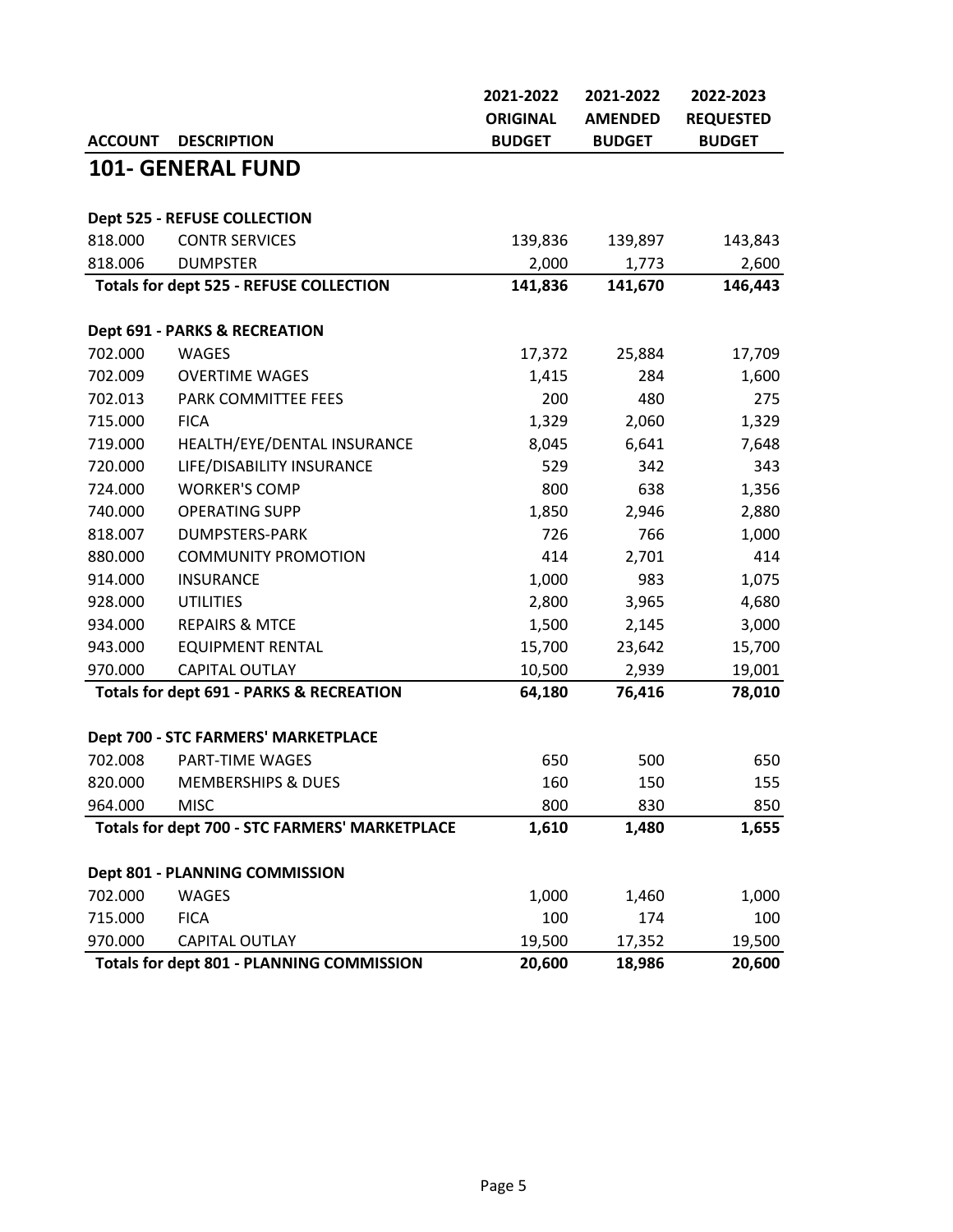|                |                                        | 2021-2022       | 2021-2022      | 2022-2023        |
|----------------|----------------------------------------|-----------------|----------------|------------------|
|                |                                        | <b>ORIGINAL</b> | <b>AMENDED</b> | <b>REQUESTED</b> |
| <b>ACCOUNT</b> | <b>DESCRIPTION</b>                     | <b>BUDGET</b>   | <b>BUDGET</b>  | <b>BUDGET</b>    |
|                | <b>101- GENERAL FUND</b>               |                 |                |                  |
|                | Dept 805 - BOARD OF APPEALS            |                 |                |                  |
| 702.000        | WAGES                                  | 175             | 0              | 175              |
| 715.000        | <b>FICA</b>                            | 20              | 0              | 20               |
|                | Totals for dept 805 - BOARD OF APPEALS | 195             | 0              | 195              |
|                | <b>TOTAL APPROPRIATIONS</b>            | 959,271         | 1,197,040      | 1,139,219        |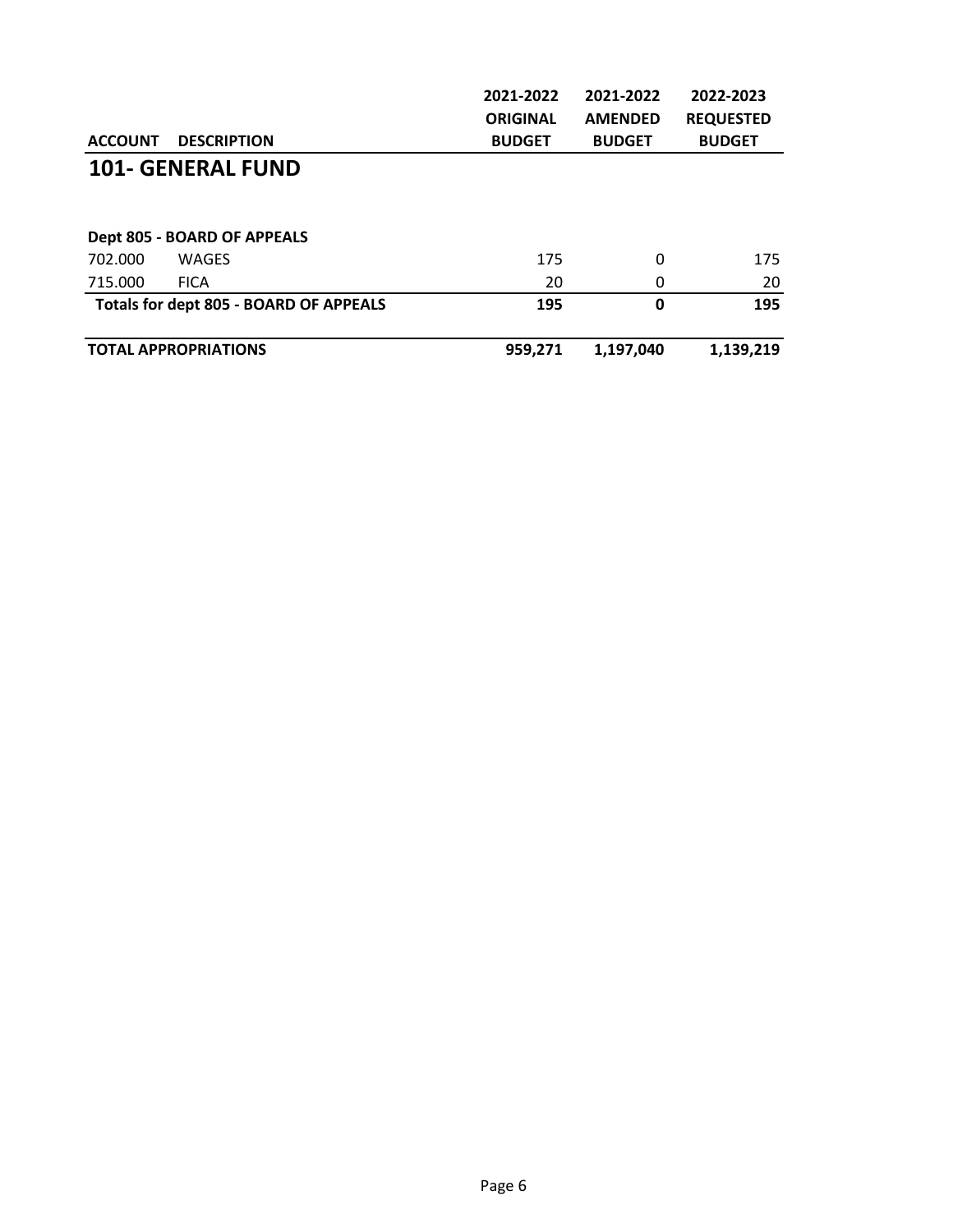|                     |                                              | 2021-2022       | 2021-2022      | 2022-2023        |
|---------------------|----------------------------------------------|-----------------|----------------|------------------|
|                     |                                              | <b>ORIGINAL</b> | <b>AMENDED</b> | <b>REQUESTED</b> |
| <b>ACCOUNT</b>      | <b>DESCRIPTION</b>                           | <b>BUDGET</b>   | <b>BUDGET</b>  | <b>BUDGET</b>    |
|                     | <b>202 - MAJOR STREET FUND</b>               |                 |                |                  |
|                     |                                              |                 |                |                  |
|                     | <b>ESTIMATED REVENUES</b>                    |                 |                |                  |
| Dept 000            |                                              |                 |                |                  |
| 546.000             | STATE SHARED REV-ACT 51                      | 210,000         | 219,962        | 212,303          |
| 664.000             | <b>INTEREST INCOME</b>                       | 1,200           | 943            | 1,200            |
| 676.001             | <b>TRANSFER FROM GENERAL</b>                 | 0               | 0              | 35,000           |
| 695.000             | UNDESIGNATED FUND BALANCE                    | 100,000         | 106,175        | 0                |
|                     | <b>TOTAL ESTIMATED REVENUES</b>              | 311,200         | 327,080        | 248,503          |
| Dept 446 - DRAINAGE |                                              |                 |                |                  |
| 702.011             | WAGES-DRAINAGE                               | 6,422           | 2,544          | 6,550            |
| 715.000             | <b>FICA</b>                                  | 492             | 191            | 502              |
| 719.000             | HEALTH/EYE/DENTAL INSURANCE                  | 2,873           | 2,495          | 2,843            |
| 720.000             | LIFE/DISABILITY INSURANCE                    | 186             | 135            | 136              |
| 724.000             | <b>WORKER'S COMP</b>                         | 476             | 476            | 485              |
| 740.000             | <b>OPERATING SUPP</b>                        | 600             | 0              | 2,628            |
| 943.000             | <b>EQUIPMENT RENTAL</b>                      | 13,000          | 1,713          | 13,000           |
|                     | <b>Totals for dept 446 - DRAINAGE</b>        | 24,049          | 7,554          | 26,144           |
|                     | Dept 449 NON-MOTORIZED (ACT 51)              |                 |                |                  |
| 702.000             | <b>WAGES</b>                                 | 1,300           | 713            | 1,200            |
| 715.000             | <b>FICA</b>                                  | 300             | 55             | 300              |
| 740.000             | <b>OPERATING SUPPLIES</b>                    | 150             | 655            | 150              |
| 943.000             | <b>EQUIPMENT RENTAL</b>                      | 150             | 338            | 150              |
|                     | Totals for dept 449 - NON-MOTORIZED (ACT 51) | 1,900           | 1,761          | 1,800            |
|                     | <b>Dept 451 - CONSTRUCTION</b>               |                 |                |                  |
| 818.000             | <b>CONTR SERVICES</b>                        | 200             | 0              | 2,984            |
| 818.001             | <b>ENGINEERING</b>                           | 200             | $\mathbf 0$    | 200              |
| 967.000             | <b>CONSTRUCTION</b>                          | 5,500           | $\mathbf 0$    | 19,500           |
|                     | <b>Totals for dept 451 - CONSTRUCTION</b>    | 5,900           | $\mathbf 0$    | 22,684           |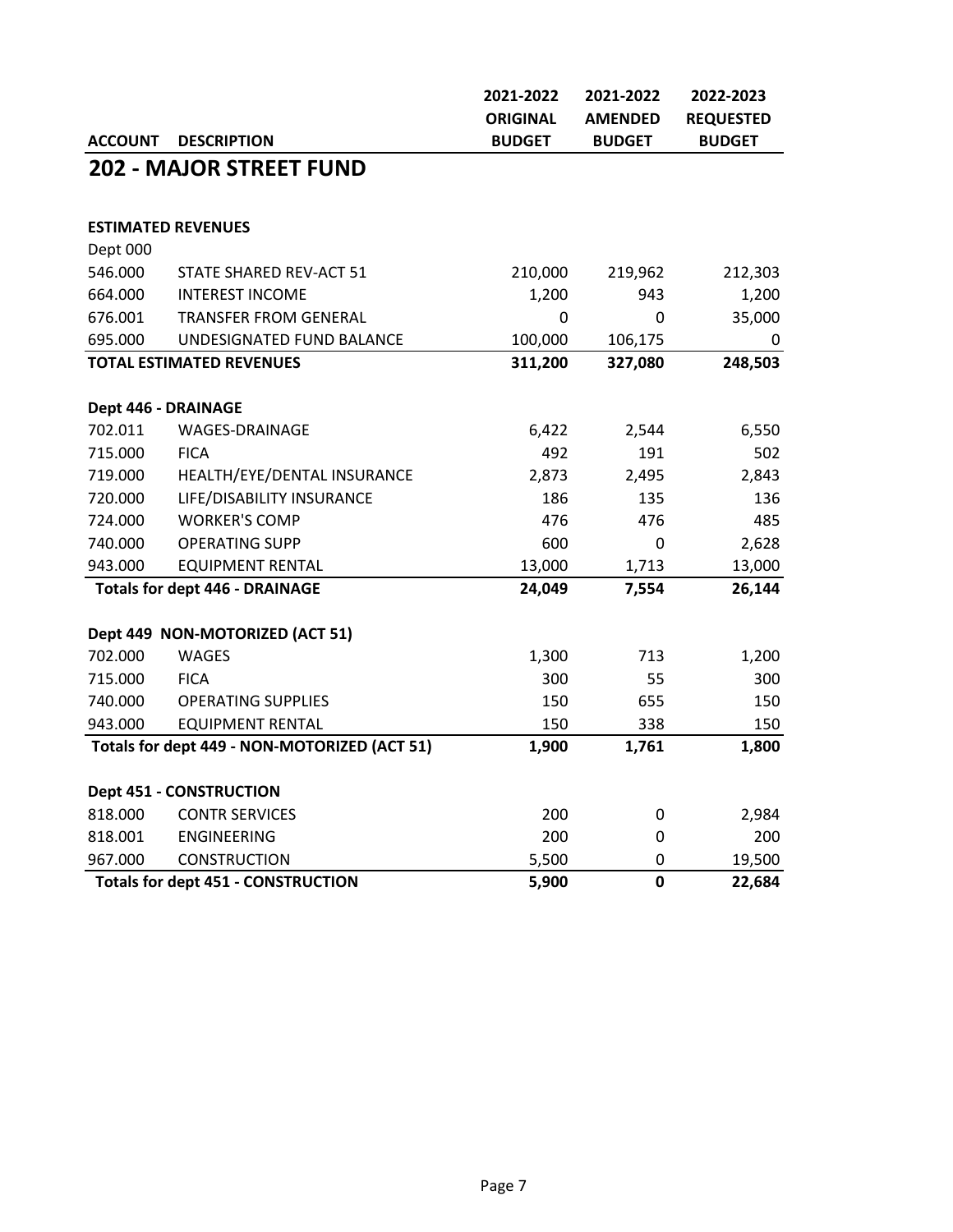|                |                                                  | 2021-2022       | 2021-2022      | 2022-2023        |
|----------------|--------------------------------------------------|-----------------|----------------|------------------|
|                |                                                  | <b>ORIGINAL</b> | <b>AMENDED</b> | <b>REQUESTED</b> |
| <b>ACCOUNT</b> | <b>DESCRIPTION</b>                               | <b>BUDGET</b>   | <b>BUDGET</b>  | <b>BUDGET</b>    |
|                | <b>202 - MAJOR STREET FUND</b>                   |                 |                |                  |
|                |                                                  |                 |                |                  |
|                | <b>Dept 463 - ROUTINE MAINTENANCE</b>            |                 |                |                  |
| 702.000        | <b>WAGES</b>                                     | 16,842          | 21,853         | 17,179           |
| 715.000        | <b>FICA</b>                                      | 1,289           | 1,662          | 1,315            |
| 719.000        | HEALTH/EYE/DENTAL INSURANCE                      | 7,536           | 6,545          | 7,458            |
| 720.000        | LIFE/DISABILITY INSURANCE                        | 485             | 362            | 357              |
| 724.000        | <b>WORKER'S COMP</b>                             | 1,247           | 1,225          | 1,272            |
| 735.000        | PENSION PLAN EXPENDITURES                        | 0               | 18,000         | 18,000           |
| 737.000        | OTHER POST EMPLOYMENT BENEFITS                   | 0               | 2,168          | 2,500            |
| 740.000        | <b>OPERATING SUPP</b>                            | 2,000           | 2,000          | 4,807            |
| 818.000        | <b>CONTR SERVICES</b>                            | 1,226           | 1,695          | 1,236            |
| 943.000        | <b>EQUIPMENT RENTAL</b>                          | 9,000           | 26,150         | 8,000            |
| 970.000        | <b>CAPITAL OUTLAY</b>                            | 94,000          | 96,691         | 12,000           |
|                | <b>Totals for dept 463 - ROUTINE MAINTENANCE</b> | 133,625         | 178,351        | 74,124           |
|                |                                                  |                 |                |                  |
|                | Dept 474 - TRAFFIC CONTROL                       |                 |                |                  |
| 715.000        | <b>FICA</b>                                      | 0               | 17             | 0                |
| 740.000        | <b>OPERATING SUPP</b>                            | 404             | 404            | 404              |
|                | <b>Totals for dept 474 - TRAFFIC CONTROL</b>     | 404             | 421            | 404              |
|                |                                                  |                 |                |                  |
|                | <b>Dept 478 - WINTER MAINTENANCE</b>             |                 |                |                  |
| 702.000        | <b>WAGES</b>                                     | 16,842          | 13,493         | 17,179           |
| 702.009        | <b>OVERTIME WAGES</b>                            | 5,000           | 1,276          | 500              |
| 715.000        | <b>FICA</b>                                      | 1,289           | 1,108          | 1,315            |
| 719.000        | HEALTH/EYE/DENTAL INSURANCE                      | 7,536           | 6,545          | 7,458            |
| 720.000        | LIFE/DISABILITY INSURANCE                        | 485             | 353            | 357              |
| 724.000        | <b>WORKER'S COMP</b>                             | 1,246           | 841            | 1,272            |
| 735.000        | PENSION PLAN EXPENDITURES                        | 0               | 18,000         | 18,000           |
| 737.000        | OTHER POST EMPLOYMENT BENEFITS                   | 0               | 2,167          | 2,500            |
| 740.000        | <b>OPERATING SUPP</b>                            | 3,300           | 4,233          | 3,616            |
| 943.000        | <b>EQUIPMENT RENTAL</b>                          | 3,000           | 19,307         | 3,000            |
|                | <b>Totals for dept 478 - WINTER MAINTENANCE</b>  | 38,698          | 67,323         | 55,197           |
|                | <b>Dept 482 - ADMINISTRATION</b>                 |                 |                |                  |
| 702.001        | WAGES-ADMIN                                      | 10,924          | 11,405         | 11,855           |
| 715.000        | <b>FICA</b>                                      | 836             | 870            | 907              |
| 719.000        | HEALTH/EYE/DENTAL INSURANCE                      | 4,626           | 4,236          | 4,106            |
| 720.000        | LIFE/DISABILITY INSURANCE                        | 166             | 197            | 241              |
| 724.000        | <b>WORKER'S COMP</b>                             | 145             | 0              | 76               |
| 806.000        | <b>AUDIT</b>                                     | 252             | 200            | 275              |
|                | <b>Totals for dept 482 - ADMINISTRATION</b>      | 16,949          | 16,908         | 17,460           |
|                |                                                  |                 |                |                  |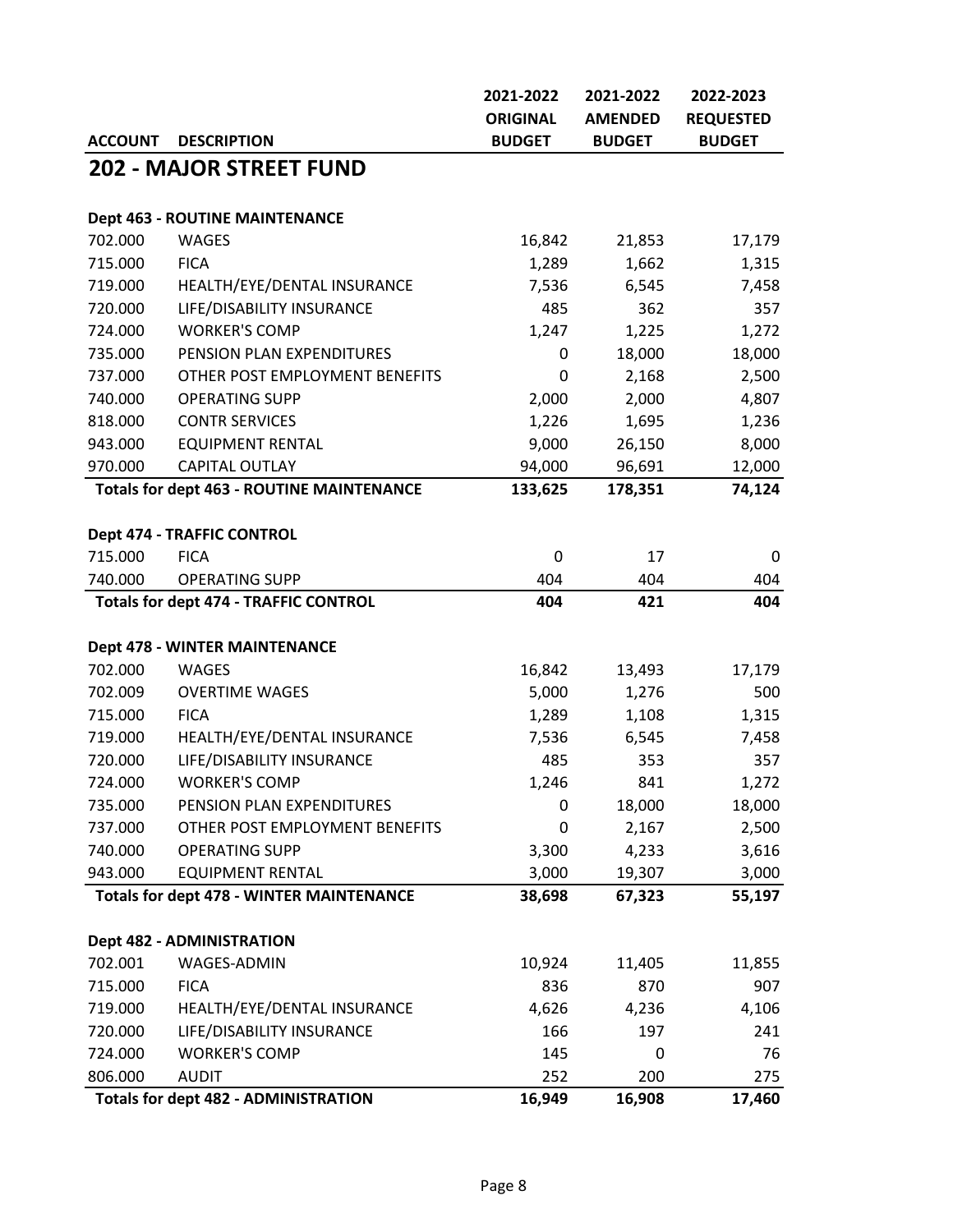|                |                                        | 2021-2022       | 2021-2022      | 2022-2023        |
|----------------|----------------------------------------|-----------------|----------------|------------------|
|                |                                        | <b>ORIGINAL</b> | <b>AMENDED</b> | <b>REQUESTED</b> |
| <b>ACCOUNT</b> | <b>DESCRIPTION</b>                     | <b>BUDGET</b>   | <b>BUDGET</b>  | <b>BUDGET</b>    |
|                | <b>202 - MAJOR STREET FUND</b>         |                 |                |                  |
|                |                                        |                 |                |                  |
|                | <b>Dept 485 - TRANSFERS</b>            |                 |                |                  |
| 969.001        | <b>TRANSFER TO LOCAL</b>               | 36,940          | 42,362         | 35,940           |
| 969.003        | <b>TRANSFER TO RETIREMENT FUND</b>     | 36,000          | 0              | 0                |
| 969.006        | <b>INCREASE TO FUND EQUITY</b>         | 12,400          | 12,400         | 14,750           |
| 969.007        | <b>TRANSFER TO OPEB FUND</b>           | 4,335           | 0              | 0                |
|                | <b>Totals for dept 485 - TRANSFERS</b> | 89,675          | 54,762         | 50,690           |
|                | <b>TOTAL APPROPRIATIONS</b>            | 311,200         | 327,080        | 248,503          |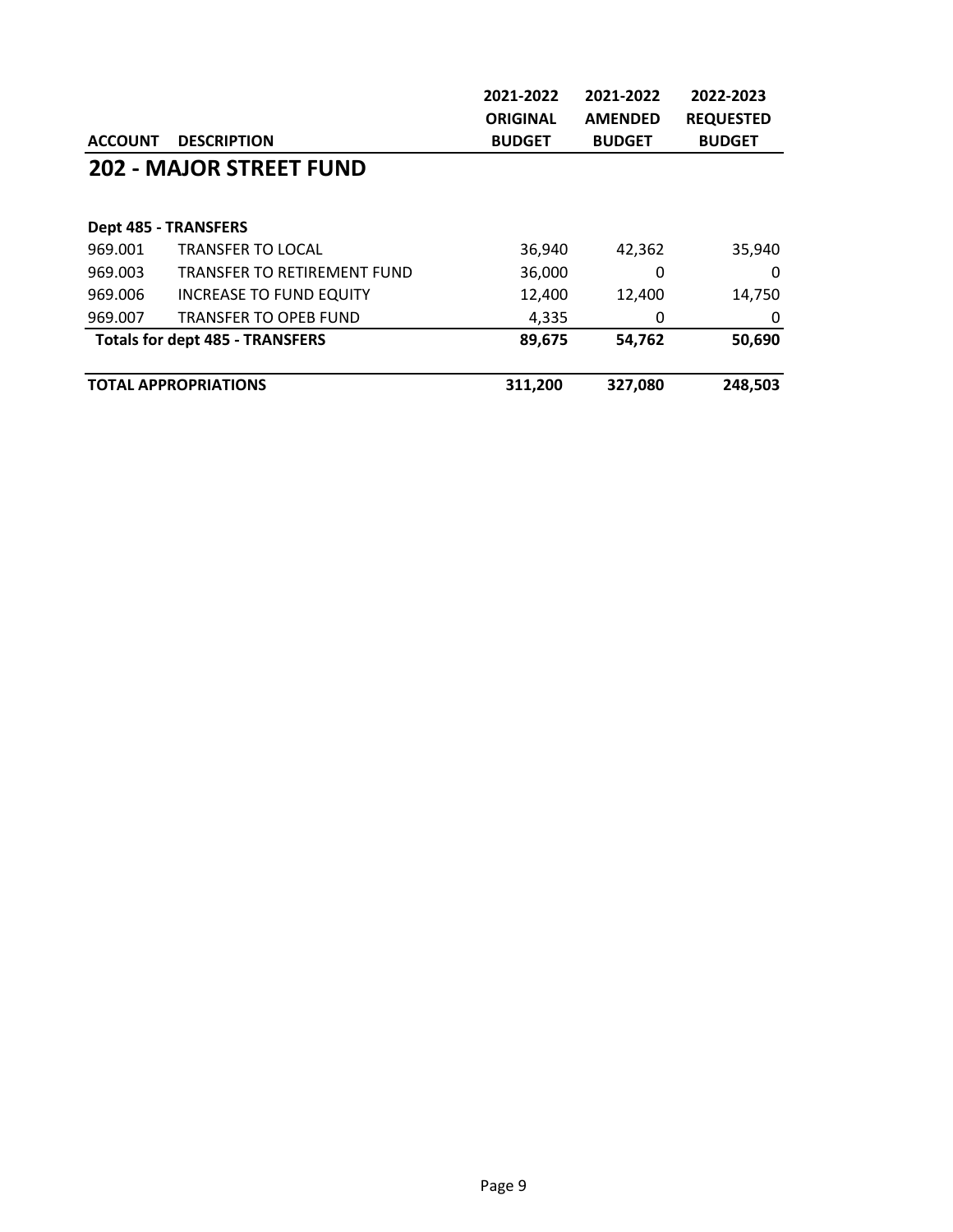|                     |                                                  | 2021-2022       | 2021-2022      | 2022-2023        |
|---------------------|--------------------------------------------------|-----------------|----------------|------------------|
|                     |                                                  | <b>ORIGINAL</b> | <b>AMENDED</b> | <b>REQUESTED</b> |
| <b>ACCOUNT</b>      | <b>DESCRIPTION</b>                               | <b>BUDGET</b>   | <b>BUDGET</b>  | <b>BUDGET</b>    |
|                     | <b>203 - LOCAL STREET FUND</b>                   |                 |                |                  |
|                     | <b>ESTIMATED REVENUES</b>                        |                 |                |                  |
| Dept 000            |                                                  |                 |                |                  |
| 546.000             | STATE SHARED REV-ACT 51                          | 85,947          | 88,194         | 87,978           |
| 664.000             | <b>INTEREST INCOME</b>                           | 500             | 282            | 500              |
| 676.002             | <b>TRANSFER FROM MAJOR</b>                       | 36,940          | 42,362         | 36,940           |
|                     | <b>TOTAL ESTIMATED REVENUES</b>                  | 123,387         | 130,838        | 125,418          |
|                     |                                                  |                 |                |                  |
| Dept 446 - DRAINAGE |                                                  |                 |                |                  |
| 702.011             | WAGES-DRAINAGE                                   | 5,208           | 2,489          | 5,312            |
| 715.000             | <b>FICA</b>                                      | 399             | 188            | 407              |
| 719.000             | HEALTH/EYE/DENTAL INSURANCE                      | 2,331           | 2,024          | 2,306            |
| 720.000             | LIFE/DISABILITY INSURANCE                        | 150             | 110            | 111              |
| 724.000             | <b>WORKER'S COMP</b>                             | 386             | 336            | 394              |
| 740.000             | <b>OPERATING SUPP</b>                            | 5,000           | 5,000          | 5,000            |
| 943.000             | <b>EQUIPMENT RENTAL</b>                          | 9,000           | 2,591          | 9,000            |
|                     | <b>Totals for dept 446 - DRAINAGE</b>            | 22,474          | 12,738         | 22,530           |
|                     | Dept 449 NON-MOTORIZED (ACT 51)                  |                 |                |                  |
| 702.000             | <b>WAGES</b>                                     | 1,500           | 561            | 1,500            |
| 715.000             | <b>FICA</b>                                      | 500             | 43             | 500              |
| 740.000             | <b>OPERATING SUPPLIES</b>                        | 1,300           | 325            | 1,300            |
| 943.000             | <b>EQUIPMENT RENTAL</b>                          | 2,200           | 163            | 2,957            |
|                     | Totals for dept 449 - NON-MOTORIZED (ACT 51)     | 5,500           | 1,092          | 6,257            |
|                     |                                                  |                 |                |                  |
|                     | <b>Dept 463 - ROUTINE MAINTENANCE</b>            |                 |                |                  |
| 702.000             | <b>WAGES</b>                                     | 18,045          | 22,188         | 18,406           |
| 715.000             | FICA                                             | 1,381           | 1,687          | 1,408            |
| 719.000             | HEALTH/EYE/DENTAL INSURANCE                      | 8,074           | 7,012          | 7,990            |
| 720.000             | LIFE/DISABILITY INSURANCE                        | 519             | 379            | 382              |
| 724.000             | <b>WORKER'S COMP</b>                             | 1,336           | 1,138          | 1,362            |
| 740.000             | <b>OPERATING SUPP</b>                            | 1,800           | 1,800          | 1,800            |
| 818.000             | <b>CONTR SERVICES</b>                            | 1,300           | 1,695          | 2,000            |
| 943.000             | <b>EQUIPMENT RENTAL</b>                          | 5,000           | 28,196         | 5,000            |
|                     | <b>Totals for dept 463 - ROUTINE MAINTENANCE</b> | 37,455          | 64,095         | 38,348           |
|                     |                                                  |                 |                |                  |
|                     | Dept 474 - TRAFFIC CONTROL                       |                 |                |                  |
| 702.000<br>715.000  | <b>WAGES</b><br><b>FICA</b>                      | 1,000<br>250    | 0<br>22        | 1,000            |
|                     |                                                  |                 |                | 250              |
| 740.000             | <b>OPERATING SUPP</b>                            | 2,100           | 1,575          | 2,100            |
| 943.000             | <b>EQUIPMENT RENTAL</b>                          | 2,500           | 590            | 2,500            |
|                     | <b>Totals for dept 474 - TRAFFIC CONTROL</b>     | 5,850           | 2,187          | 5,850            |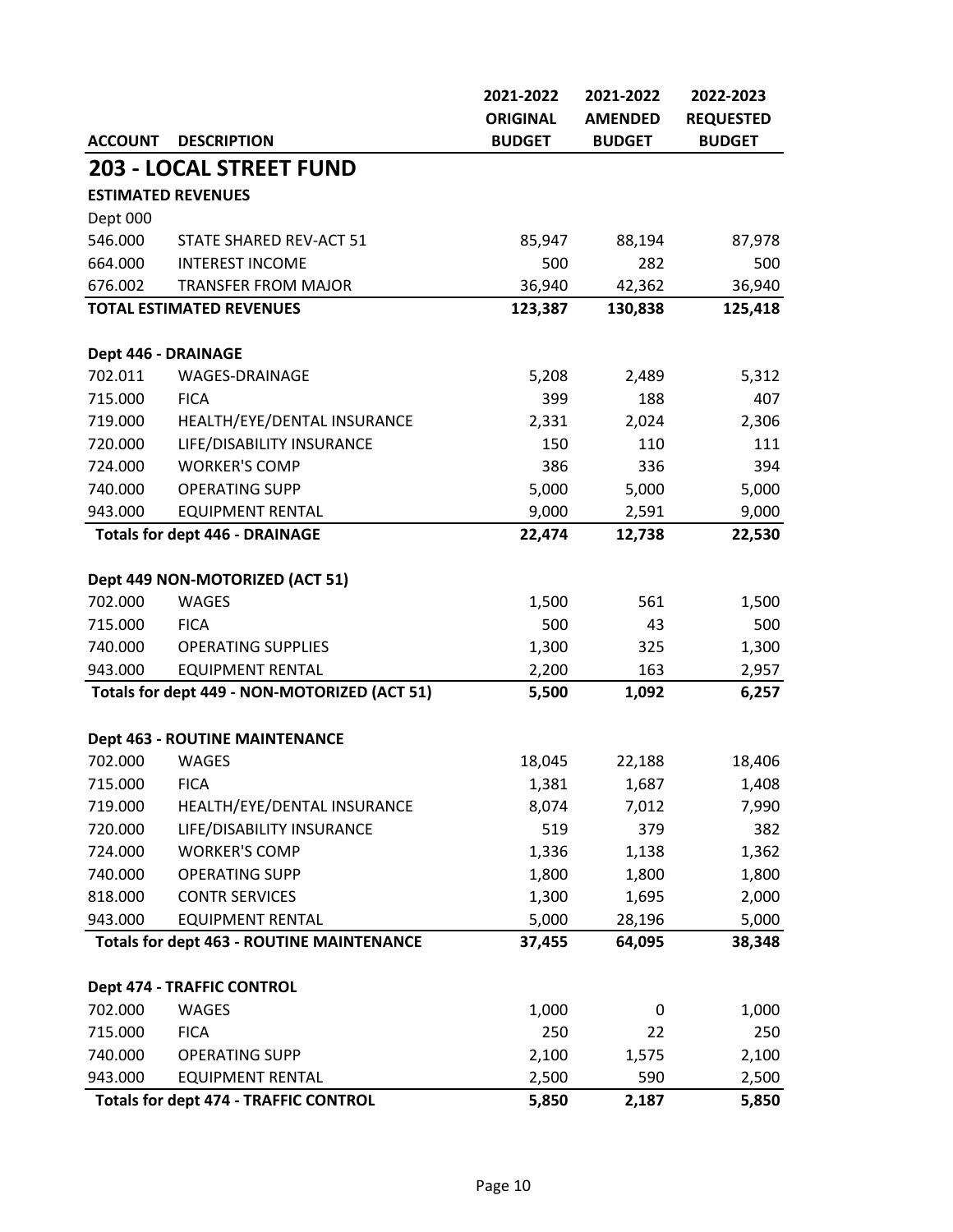|                |                                                 | 2021-2022       | 2021-2022      | 2022-2023        |
|----------------|-------------------------------------------------|-----------------|----------------|------------------|
|                |                                                 | <b>ORIGINAL</b> | <b>AMENDED</b> | <b>REQUESTED</b> |
| <b>ACCOUNT</b> | <b>DESCRIPTION</b>                              | <b>BUDGET</b>   | <b>BUDGET</b>  | <b>BUDGET</b>    |
|                | <b>203 - LOCAL STREET FUND</b>                  |                 |                |                  |
|                | <b>Dept 478 - WINTER MAINTENANCE</b>            |                 |                |                  |
| 702.000        | <b>WAGES</b>                                    | 16,842          | 13,207         | 17,179           |
| 702.009        | <b>OVERTIME WAGES</b>                           | 5,592           | 1,567          | 7,400            |
| 715.000        | <b>FICA</b>                                     | 1,289           | 1,104          | 1,315            |
| 719.000        | <b>HEALTH INSURANCE</b>                         | 7,536           | 6,545          | 7,458            |
| 720.000        | LIFE/DENTAL/DISABILITY INSURANCE                | 485             | 353            | 357              |
| 724.000        | <b>WORKER'S COMP</b>                            | 1,247           | $\mathbf{0}$   | 1,272            |
| 740.000        | <b>OPERATING SUPP</b>                           | 5,500           | 4,233          | 5,693            |
| 943.000        | <b>EQUIPMENT RENTAL</b>                         | 9,000           | 19,069         | 7,004            |
|                | <b>Totals for dept 478 - WINTER MAINTENANCE</b> | 47,491          | 46,078         | 47,678           |
|                | <b>Dept 482 - ADMINISTRATION</b>                |                 |                |                  |
| 702.001        | <b>WAGES-ADMIN</b>                              | 2,756           | 2,880          | 3,015            |
| 715.000        | <b>FICA</b>                                     | 211             | 221            | 231              |
| 719.000        | <b>HEALTH INSURANCE</b>                         | 1,195           | 1,083          | 1,031            |
| 720.000        | LIFE/DENTAL/DISABILITY INSURANCE                | 37              | 46             | 58               |
| 724.000        | <b>WORKER'S COMP</b>                            | 18              | 18             | 20               |
| 806.000        | <b>AUDIT</b>                                    | 400             | 400            | 400              |
|                | <b>Totals for dept 482 - ADMINISTRATION</b>     | 4,617           | 4,648          | 4,755            |
|                | <b>TOTAL APPROPRIATIONS</b>                     | 123,387         | 130,838        | 125,418          |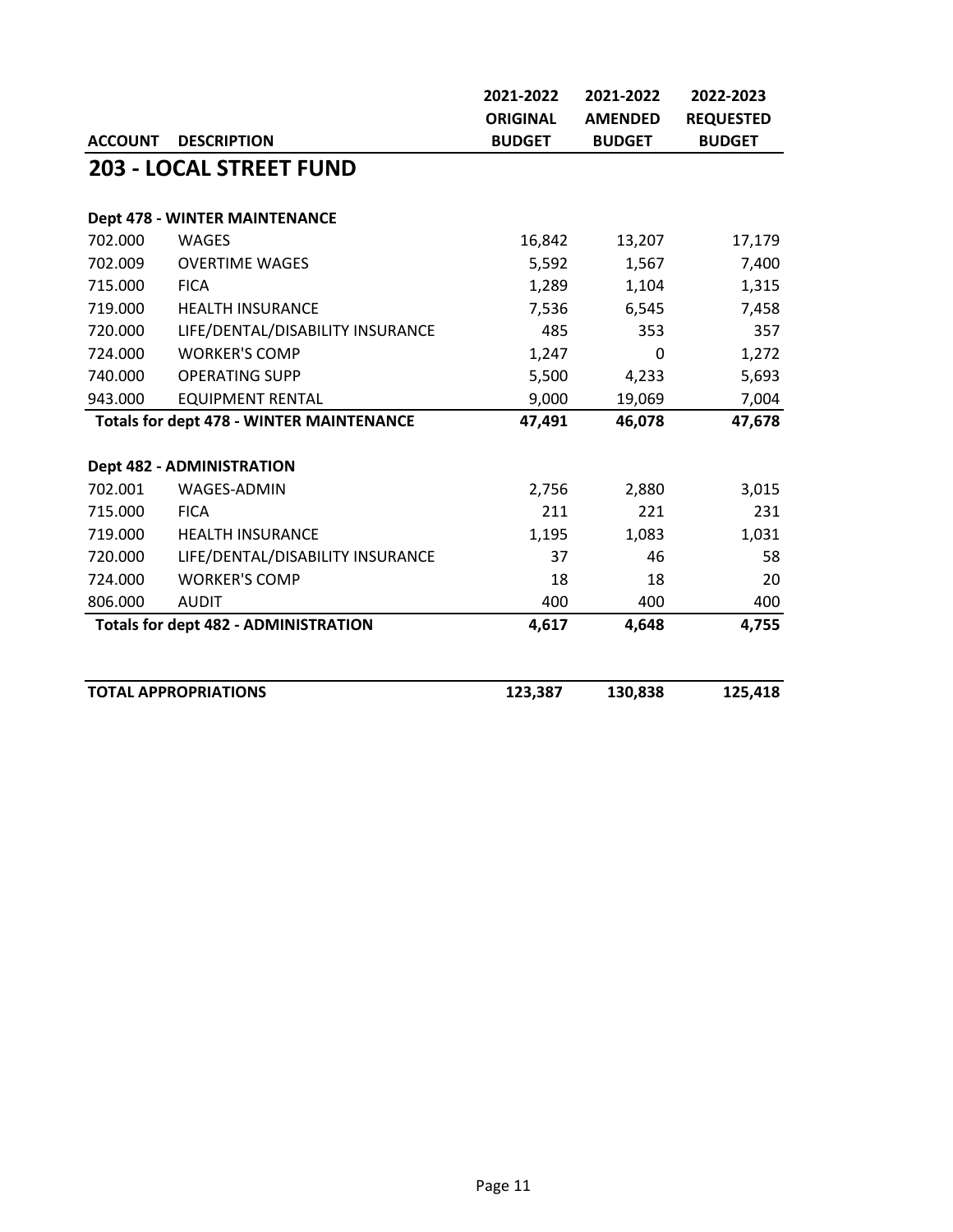|                |                                           | 2021-2022       | 2021-2022      | 2022-2023        |
|----------------|-------------------------------------------|-----------------|----------------|------------------|
|                |                                           | <b>ORIGINAL</b> | <b>AMENDED</b> | <b>REQUESTED</b> |
| <b>ACCOUNT</b> | <b>DESCRIPTION</b>                        | <b>BUDGET</b>   | <b>BUDGET</b>  | <b>BUDGET</b>    |
|                | <b>204 - VILLAGE STREET MILLAGE FUND</b>  |                 |                |                  |
|                | <b>ESTIMATED REVENUES</b>                 |                 |                |                  |
| Dept 000       |                                           |                 |                |                  |
| 403.000        | <b>PROPERTY TAXES</b>                     | 83,000          | 96,419         | 83,000           |
| 664.000        | <b>INTEREST INCOME</b>                    | 811             | 1,121          | 811              |
|                | <b>TOTAL ESTIMATED REVENUES</b>           | 83,811          | 97,540         | 83,811           |
|                |                                           |                 |                |                  |
|                | <b>Dept 451 - CONSTRUCTION</b>            |                 |                |                  |
| 818.000        | <b>CONTR SERVICES</b>                     | 200             | 32,925         | 2,984            |
|                | <b>Totals for dept 451 - CONSTRUCTION</b> | 200             | 32,925         | 2,984            |
|                |                                           |                 |                |                  |
|                | <b>Dept 485 - TRANSFERS</b>               |                 |                |                  |
| 969.006        | <b>INCREASE TO FUND EQUITY</b>            | 83,811          | 64,615         | 83,811           |
|                | <b>Totals for dept 485 - TRANSFERS</b>    | 83,811          | 64,615         | 83,811           |
|                | <b>TOTAL APPROPRIATIONS</b>               | 83,811          | 97,540         | 83,811           |

|          | <b>272 - BOATWORKS GRANT FUND</b>      |       |     |        |  |
|----------|----------------------------------------|-------|-----|--------|--|
|          | <b>ESTIMATED REVENUES</b>              |       |     |        |  |
| Dept 000 |                                        |       |     |        |  |
| 193.000  | INTERLOAN PAYMENT FROM WATER           | 0     | 0   | 20,000 |  |
| 664.000  | <b>INTEREST INCOME</b>                 | 1,000 | 403 | 1,000  |  |
|          | <b>TOTAL ESTIMATED REVENUES</b>        | 1,000 | 403 | 21,000 |  |
|          | <b>Dept 485 - TRANSFERS</b>            |       |     |        |  |
| 969.006  | <b>TRANSFER TO FUND EQUITY</b>         | 1,000 | 403 | 21,000 |  |
|          | <b>Totals for dept 485 - TRANSFERS</b> | 1,000 | 403 | 21,000 |  |
|          | <b>TOTAL APPROPRIATIONS</b>            | 1,000 | 403 | 21,000 |  |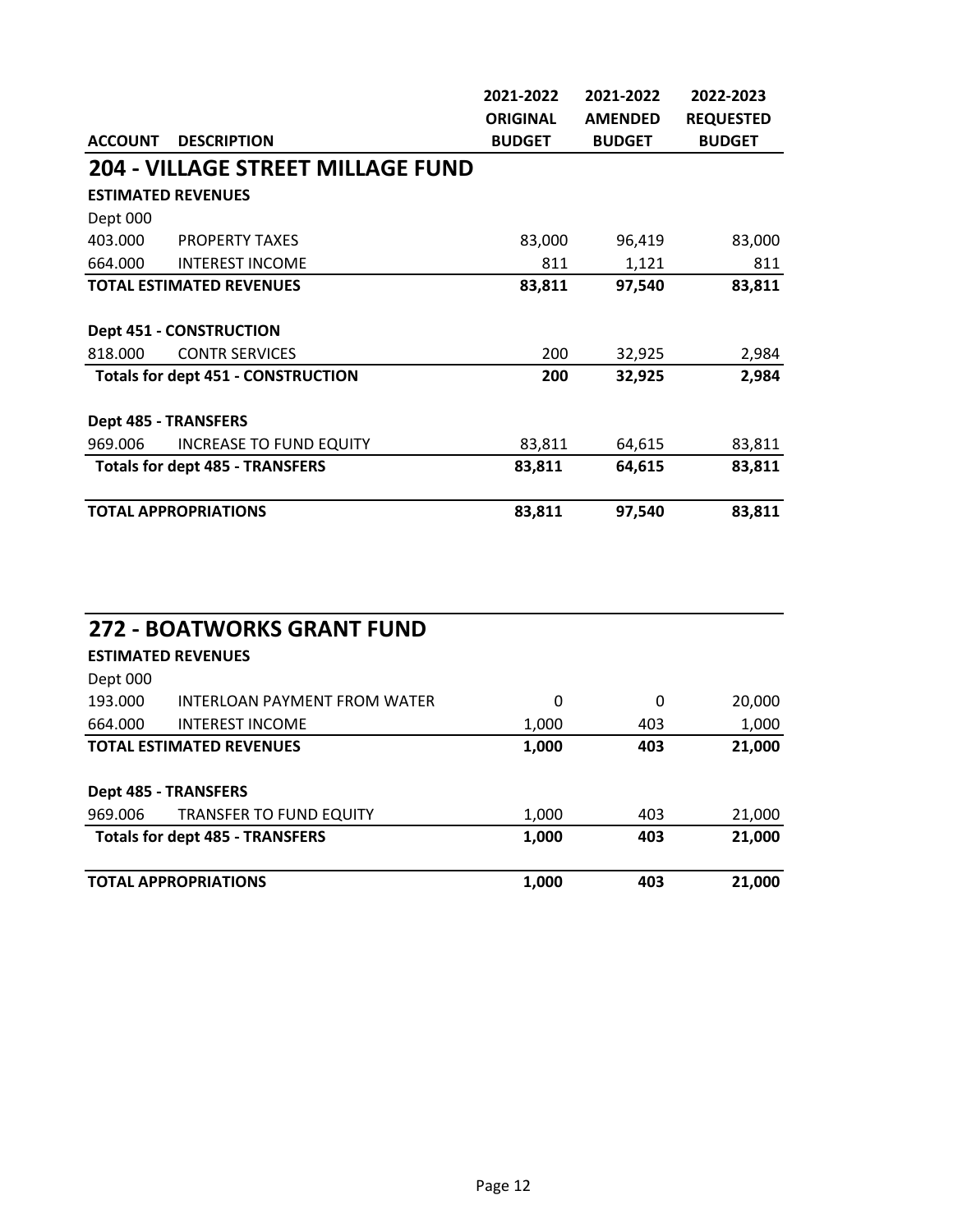|                             |                                             | 2021-2022       | 2021-2022      | 2022-2023        |
|-----------------------------|---------------------------------------------|-----------------|----------------|------------------|
|                             |                                             | <b>ORIGINAL</b> | <b>AMENDED</b> | <b>REQUESTED</b> |
| <b>ACCOUNT</b>              | <b>DESCRIPTION</b>                          | <b>BUDGET</b>   | <b>BUDGET</b>  | <b>BUDGET</b>    |
|                             | <b>394 - DOWNTOWN DEVELOPMENT AUTHORITY</b> |                 |                |                  |
|                             | <b>ESTIMATED REVENUES</b>                   |                 |                |                  |
| 405.000                     | <b>DDA CAPTURED TAXES</b>                   | 85,000          | 80,156         | 85,000           |
| 664.000                     | <b>INTEREST INCOME</b>                      | 1,200           | 1,454          | 1,500            |
| 667.001                     | <b>RENT-SEC OF STATE OFFICE</b>             | 11,200          | 11,293         | 11,294           |
| 667.003                     | RENT-ADVANCED EYECARE                       | 2,325           | 2,376          | 2,404            |
| 667.004                     | RENT-ARNOLD CHIROPRACTIC                    | 11,808          | 12,006         | 12,015           |
| 667.005                     | RENT-YESTERDAY'S TREASURES                  | 3,600           | 610            | 0                |
| 667.006                     | <b>RENT-STC COIN</b>                        | 4,798           | 4,400          | 4,961            |
| 694.000                     | <b>MISC</b>                                 | 0               | 1,590          | 0                |
|                             | <b>TOTAL ESTIMATED REVENUES</b>             | 119,931         | 113,885        | 117,174          |
| Dept 299 - EXPENSES         |                                             |                 |                |                  |
| 702.001                     | WAGES-ADMIN                                 | 0               | 1,000          | 0                |
| 702.008                     | PART-TIME WAGES H.A.M.S.                    | 10,000          | 1,063          | 10,000           |
| 702.012                     | <b>CUSTODIAL WAGES</b>                      | 4,420           | 4,451          | 4,500            |
| 715.000                     | <b>FICA</b>                                 | 951             | 513            | 951              |
| 803.000                     | <b>ADMIN EXPENSE</b>                        | 14,000          | 14,000         | 14,000           |
| 806.000                     | <b>AUDIT</b>                                | 2,000           | 2,000          | 2,000            |
| 818.000                     | <b>CONTR SERVICES</b>                       | 10,000          | 726            | 9,000            |
| 818.006                     | <b>DUMPSTER</b>                             | 900             | 952            | 2,000            |
| 820.000                     | <b>MEMBERSHIPS &amp; DUES</b>               | 700             | 625            | 1,000            |
| 880.001                     | <b>DDA-COMMUNITY PROJECTS</b>               | 18,500          | 13,322         | 20,753           |
| 914.000                     | <b>INSURANCE</b>                            | 1,250           | 1,260          | 2,500            |
| 928.000                     | <b>UTILITIES</b>                            | 11,470          | 10,651         | 11,458           |
| 934.000                     | <b>REPAIRS &amp; MTCE</b>                   | 10,300          | 11,395         | 15,012           |
| 943.000                     | <b>EQUIPMENT RENTAL</b>                     | 7,500           | 3,560          | 7,500            |
| 970.000                     | CAPITAL OUTLAY                              | 13,940          | 3,991          | 16,500           |
|                             | <b>Totals for dept 299 - EXPENSES</b>       | 105,931         | 69,509         | 117,174          |
| <b>Dept 485 - TRANSFERS</b> |                                             |                 |                |                  |
| 969.006                     | <b>INCREASE TO FUND EQUITY</b>              | 14,000          | 44,376         | 0                |
|                             | <b>Totals for dept 485 - TRANSFERS</b>      | 14,000          | 44,376         | $\mathbf 0$      |
|                             | <b>TOTAL APPROPRIATIONS</b>                 | 119,931         | 113,885        | 117,174          |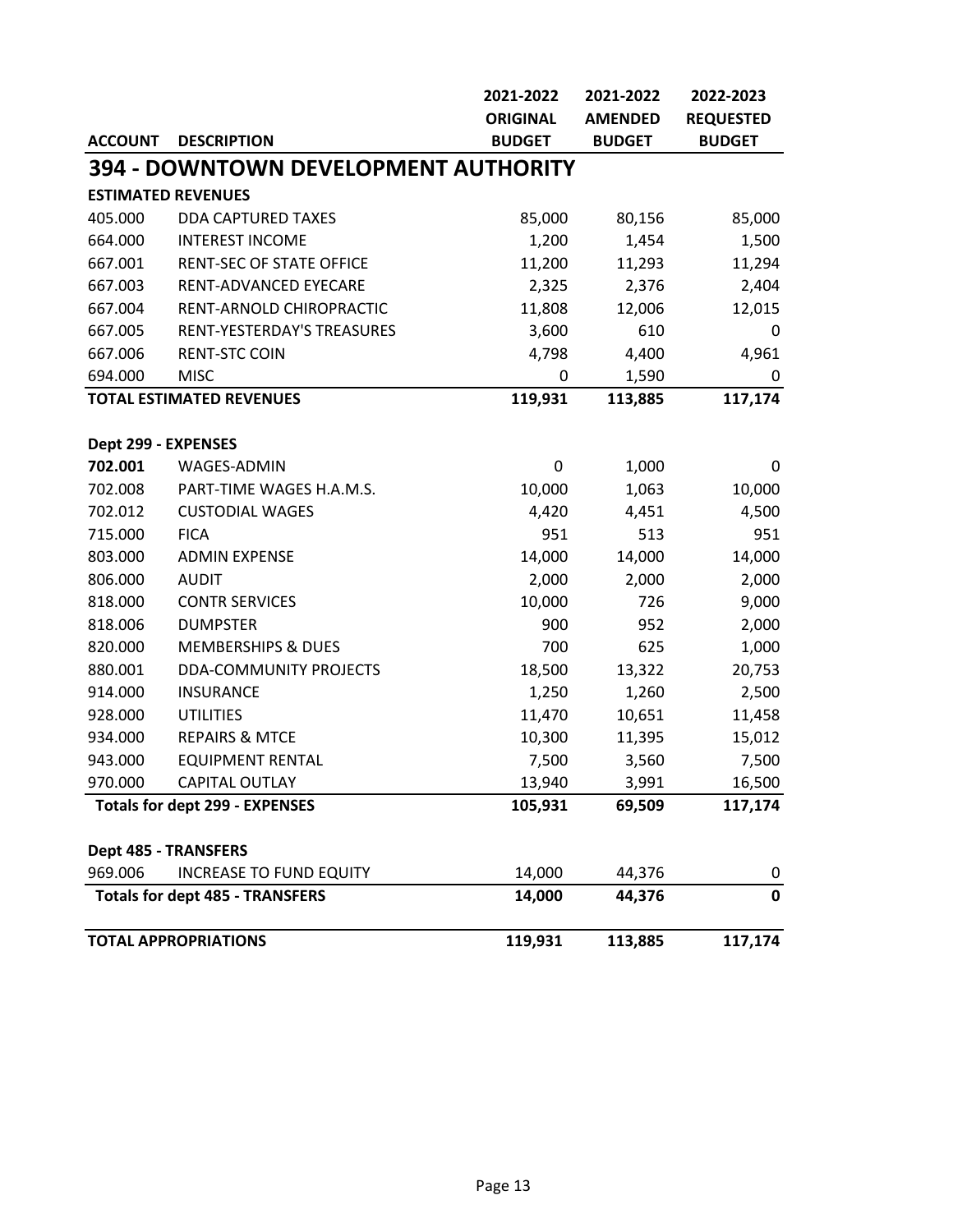|                                                       |                                    | 2021-2022       | 2021-2022      | 2022-2023        |
|-------------------------------------------------------|------------------------------------|-----------------|----------------|------------------|
|                                                       |                                    | <b>ORIGINAL</b> | <b>AMENDED</b> | <b>REQUESTED</b> |
| <b>ACCOUNT</b>                                        | <b>DESCRIPTION</b>                 | <b>BUDGET</b>   | <b>BUDGET</b>  | <b>BUDGET</b>    |
|                                                       | 590 - SEWER FUND                   |                 |                |                  |
|                                                       |                                    |                 |                |                  |
|                                                       | <b>ESTIMATED REVENUES</b>          |                 |                |                  |
| 611.000                                               | <b>CONNECTION FEES</b>             | 0               | 1,540          | 0                |
| 642.000                                               | <b>SEWER CHARGES</b>               | 181,380         | 208,550        | 233,400          |
| 655.000                                               | PENALTIES-UTILITY BILLS            | 2,500           | 2,619          | 3,200            |
| 664.000                                               | <b>INTEREST INCOME</b>             | 2,000           | 2,116          | 2,000            |
| 694.000                                               | <b>MISCELLANEOUS</b>               | 0               | 1,763          | 0                |
| 695.000                                               | UNDESIGNATED FUND BAL              | 0               | 0              | 0                |
|                                                       | <b>TOTAL ESTIMATED REVENUES</b>    | 185,880         | 216,588        | 238,600          |
|                                                       |                                    |                 |                |                  |
| <b>Dept 485 - TRANSFERS</b>                           |                                    |                 |                |                  |
| 969.003                                               | TRANSFER TO RETIREMENT FUND        | 24,200          | 0              | $\pmb{0}$        |
| 969.006                                               | TRANSFER TO FUND EQUITY            | $\pmb{0}$       | 69,862         | 0                |
| 969.007                                               | <b>TRANSFER TO OPEB</b>            | 6,859           | 0              | $\pmb{0}$        |
| <b>Totals for dept 485 - TRANSFERS</b>                |                                    | 31,059          | 69,862         | $\mathbf 0$      |
|                                                       |                                    |                 |                |                  |
|                                                       | <b>Dept 540 - ADMINISTRATION</b>   |                 |                |                  |
| 702.001                                               | WAGES-ADMIN                        | 19,744          | 20,655         | 20,800           |
| 715.000                                               | <b>FICA</b>                        | 1,511           | 1,563          | 1,592            |
| 719.000                                               | HEALTH/EYE/DENTAL INSURANCE        | 11,439          | 11,077         | 11,554           |
| 720.000                                               | LIFE/DISABILITY INSURANCE          | 391             | 421            | 469              |
| 724.000                                               | <b>WORKER'S COMP</b>               | 129             | 129            | 135              |
| 727.000                                               | SUPPLIES-O                         | 500             | 563            | 500              |
| 735.000                                               | PENSION PLAN EXPENDITURES          | $\mathbf 0$     | 12,100         | 0                |
| 737.000                                               | OTHER POST EMPLOYMENT BENEFITS     | 0               | 3,430          | 0                |
| 806.000                                               | <b>AUDIT</b>                       | 2,200           | 1,800          | 2,200            |
| 818.000                                               | <b>CONTR SERVICES</b>              | 10,000          | 10,000         | 37,819           |
| 820.000                                               | <b>MEMBERSHIPS &amp; DUES</b>      | 800             | 0              | 800              |
| 821.000                                               | <b>CONFERENCES &amp; WORKSHOPS</b> | 500             | 0              | 500              |
| 853.000                                               | <b>TELEPHONE</b>                   | 100             | $\Omega$       | 100              |
| 47,314<br><b>Totals for dept 540 - ADMINISTRATION</b> |                                    |                 | 61,738         | 76,469           |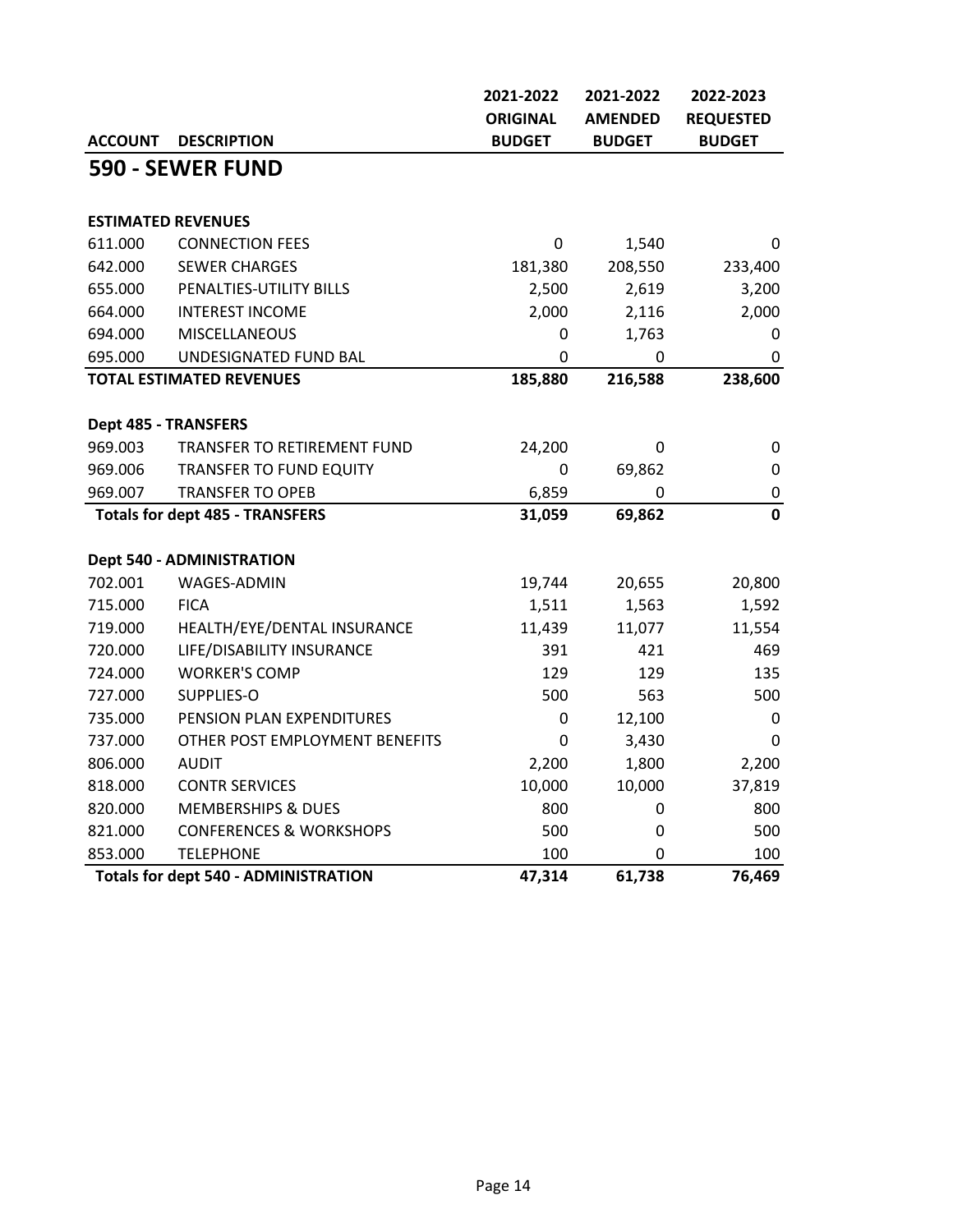|                |                                                           | 2021-2022       | 2021-2022      | 2022-2023        |
|----------------|-----------------------------------------------------------|-----------------|----------------|------------------|
|                |                                                           | <b>ORIGINAL</b> | <b>AMENDED</b> | <b>REQUESTED</b> |
| <b>ACCOUNT</b> | <b>DESCRIPTION</b>                                        | <b>BUDGET</b>   | <b>BUDGET</b>  | <b>BUDGET</b>    |
|                | 590 - SEWER FUND                                          |                 |                |                  |
|                |                                                           |                 |                |                  |
|                | <b>Dept 550 - OPERATIONS &amp; MAINTENANCE</b>            |                 |                |                  |
| 702.000        | <b>WAGES</b>                                              | 11,651          | 25,890         | 11,884           |
| 702.009        | <b>OVERTIME WAGES</b>                                     | 2,300           | 444            | 2,300            |
| 715.000        | <b>FICA</b>                                               | 892             | 2,004          | 892              |
| 719.000        | HEALTH/EYE/DENTAL INSURANCE                               | 4,946           | 4,385          | 4,979            |
| 720.000        | LIFE/DISABILITY INSURANCE                                 | 323             | 250            | 253              |
| 724.000        | <b>WORKER'S COMP</b>                                      | 863             | 804            | 880              |
| 735.000        | PENSION PLAN EXPENDITURES                                 | 0               | 12,100         | 24,200           |
| 737.000        | OTHER POST EMPLOYMENT BENEFITS                            | 0               | 3,430          | 6,859            |
| 740.000        | <b>OPERATING SUPP</b>                                     | 1,400           | 1,400          | 12,500           |
| 818.000        | <b>CONTR SERVICES</b>                                     | 17,000          | 7,732          | 15,000           |
| 914.000        | <b>INSURANCE</b>                                          | 900             | 1,016          | 1,200            |
| 928.000        | <b>UTILITIES</b>                                          | 10,000          | 5,996          | 9,500            |
| 934.000        | <b>REPAIRS &amp; MTCE</b>                                 | 30,180          | 11,303         | 59,184           |
| 943.000        | <b>EQUIPMENT RENTAL</b>                                   | 27,052          | 8,234          | 12,500           |
|                | <b>Totals for dept 550 - OPERATIONS &amp; MAINTENANCE</b> | 107,507         | 84,988         | 162,131          |
|                | <b>TOTAL APPROPRIATIONS</b>                               | 185,880         | 216,588        | 238,600          |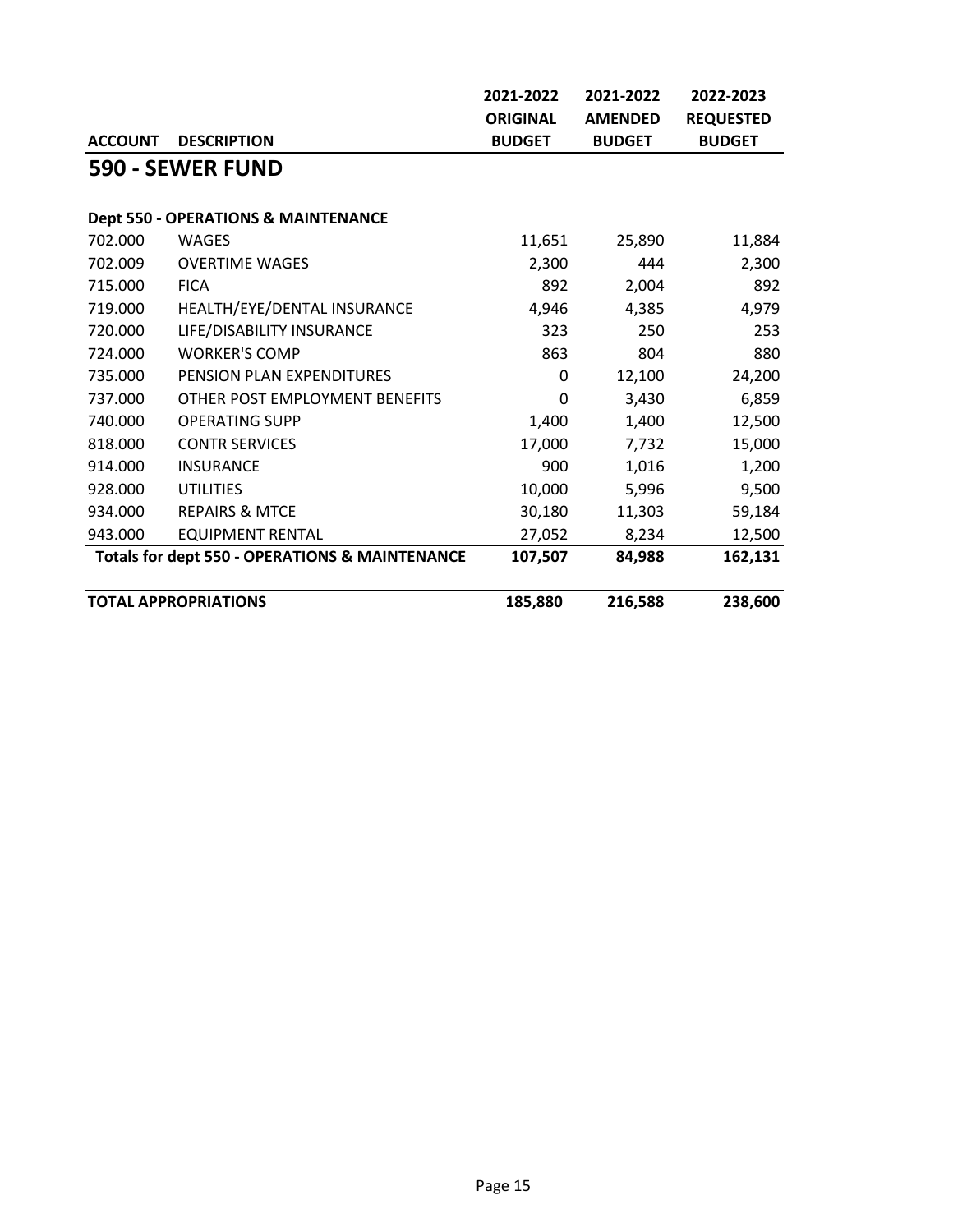|                                                        |                                        | 2021-2022       | 2021-2022      | 2022-2023        |
|--------------------------------------------------------|----------------------------------------|-----------------|----------------|------------------|
|                                                        |                                        | <b>ORIGINAL</b> | <b>AMENDED</b> | <b>REQUESTED</b> |
| <b>ACCOUNT</b>                                         | <b>DESCRIPTION</b>                     | <b>BUDGET</b>   | <b>BUDGET</b>  | <b>BUDGET</b>    |
|                                                        | 591 - WATER FUND                       |                 |                |                  |
|                                                        |                                        |                 |                |                  |
|                                                        | <b>ESTIMATED REVENUES</b>              |                 |                |                  |
| 569.000                                                | STATE GRANTS- OTHER (DWAM)             | 0               | 42,394         | 161,345          |
| 642.001                                                | <b>WATER CHARGES-IN</b>                | 460,200         | 468,284        | 474,430          |
| 642.002                                                | <b>WATER CHARGES-OUT</b>               | 100,000         | 60,124         | 100,650          |
| 655.000                                                | PENALTIES-UTILITY BILLS                | 3,500           | 6,575          | 3,500            |
| 664.000                                                | <b>INTEREST INCOME</b>                 | 1,250           | 532            | 1,250            |
| 671.000                                                | <b>HYDRANT RENTAL</b>                  | 154             | 154            | 200              |
| 694.000                                                | <b>MISCELLANEOUS</b>                   | 60              | 549            | 60               |
| 695.000                                                | UNDESIGNATED FUND BAL                  | 0               | 81,813         | $\mathbf 0$      |
|                                                        | <b>TOTAL ESTIMATED REVENUES</b>        | 565,164         | 660,425        | 741,435          |
|                                                        |                                        |                 |                |                  |
|                                                        | <b>Dept 485 - TRANSFERS</b>            |                 |                |                  |
| 314.000                                                | <b>INTERLOAN PYMT TO BOATWORKS</b>     | 0               | 0              | 20,000           |
| 969.006                                                | <b>TRANSFER TO FUND EQUITY</b>         | 30,000          | 0              | 0                |
| 969.007                                                | <b>TRANSFER TO OPEB</b>                | 27,631          | 0              | 0                |
|                                                        | <b>Totals for dept 485 - TRANSFERS</b> | 57,631          | $\mathbf 0$    | 20,000           |
|                                                        |                                        |                 |                |                  |
|                                                        | <b>Dept 540 - ADMINISTRATION</b>       |                 |                |                  |
| 702.001                                                | WAGES-ADMIN                            | 46,468          | 48,993         | 49,029           |
| 702.006                                                | SALARY-WATER BOARD REP                 | 420             | 420            | 420              |
| 715.000                                                | <b>FICA</b>                            | 3,555           | 3,727          | 3,751            |
| 719.000                                                | HEALTH/EYE/DENTAL INSURANCE            | 25,571          | 24,680         | 25,571           |
| 720.000                                                | LIFE/DISABILITY INSURANCE              | 753             | 804            | 986              |
| 724.000                                                | <b>WORKER'S COMP</b>                   | 303             | 303            | 317              |
| 737.000                                                | OTHER POST EMPLOYMENT BENEFITS         | 0               | 13,816         | 0                |
| 806.000                                                | <b>AUDIT</b>                           | 2,200           | 1,750          | 1,756            |
| 818.000                                                | <b>CONTR SERVICES</b>                  | 8,000           | 79,408         | 8,000            |
| 820.000                                                | <b>MEMBERSHIPS &amp; DUES</b>          | 19,000          | 15,921         | 19,000           |
| 821.000                                                | <b>CONFERENCES &amp; WORKSHOPS</b>     | 500             | 590            | 500              |
| 853.000                                                | <b>TELEPHONE</b>                       | 1,700           | 2,113          | 1,700            |
| 964.000                                                | <b>MISC</b>                            | 100             | 0              | 100              |
| <b>Totals for dept 540 - ADMINISTRATION</b><br>108,570 |                                        |                 | 192,525        | 111,130          |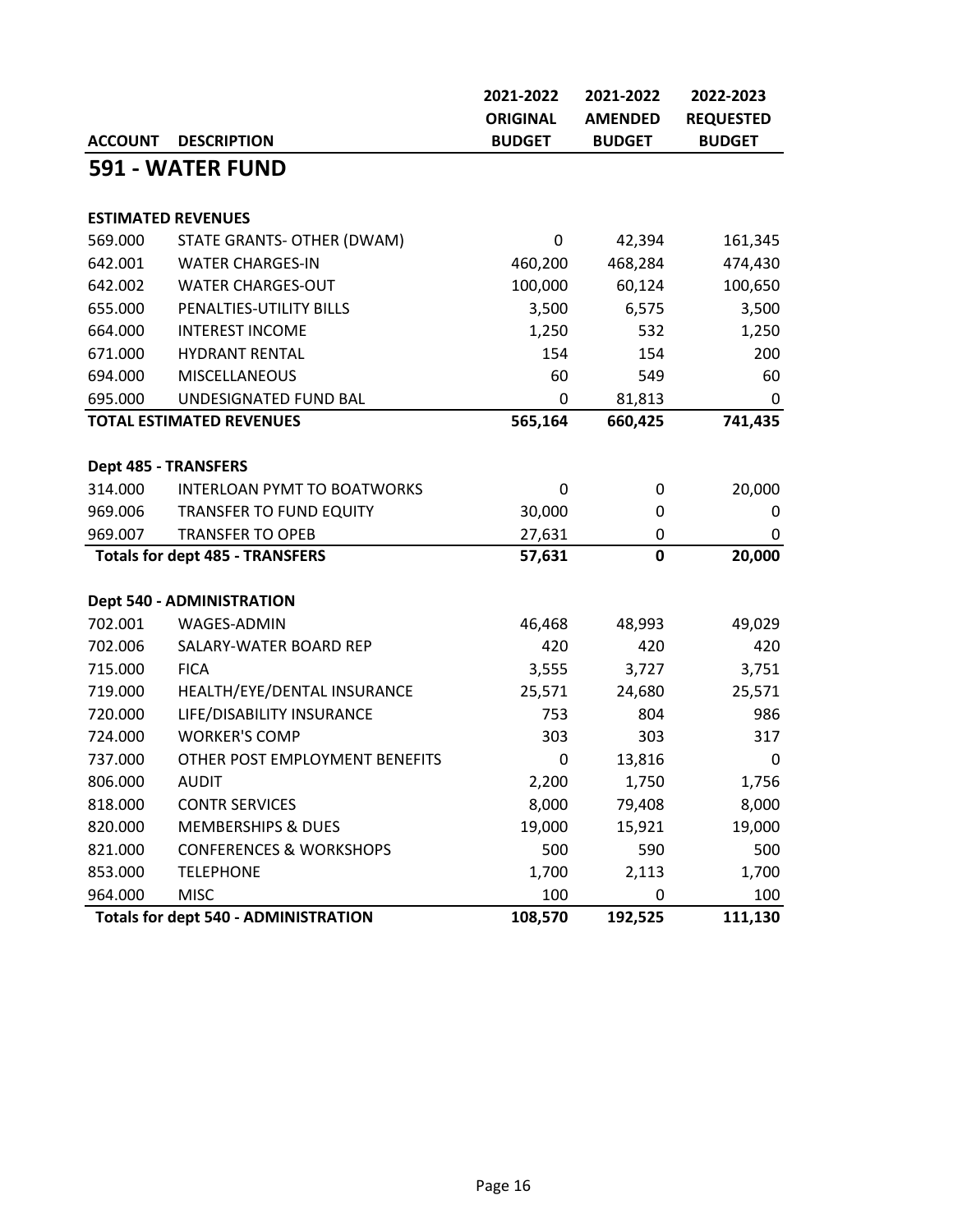|                                                           |                                                | 2021-2022       | 2021-2022      | 2022-2023        |  |  |
|-----------------------------------------------------------|------------------------------------------------|-----------------|----------------|------------------|--|--|
|                                                           |                                                | <b>ORIGINAL</b> | <b>AMENDED</b> | <b>REQUESTED</b> |  |  |
| <b>ACCOUNT</b>                                            | <b>DESCRIPTION</b>                             | <b>BUDGET</b>   | <b>BUDGET</b>  | <b>BUDGET</b>    |  |  |
|                                                           | 591 - WATER FUND                               |                 |                |                  |  |  |
|                                                           |                                                |                 |                |                  |  |  |
|                                                           | <b>Dept 550 - OPERATIONS &amp; MAINTENANCE</b> |                 |                |                  |  |  |
| 702.000                                                   | <b>WAGES</b>                                   | 33,415          | 37,879         | 34,083           |  |  |
| 702.005                                                   | <b>METER READING</b>                           | 3,000           | 3,820          | 3,000            |  |  |
| 702.009                                                   | <b>OVERTIME WAGES</b>                          | 3,100           | 2,984          | 3,100            |  |  |
| 715.000                                                   | <b>FICA</b>                                    | 2,557           | 3,423          | 2,608            |  |  |
| 719.000                                                   | HEALTH/EYE/DENTAL INSURANCE                    | 14,358          | 13,122         | 14,798           |  |  |
| 720.000                                                   | LIFE/DISABILITY INSURANCE                      | 907             | 745            | 756              |  |  |
| 724.000                                                   | <b>WORKER'S COMP</b>                           | 2,473           | 2,370          | 2,523            |  |  |
| 735.000                                                   | PENSION PLAN EXPENDITURES                      | $\Omega$        | 0              | 27,631           |  |  |
| 737.000                                                   | OTHER POST EMPLOYMENT BENEFITS                 | 0               | 13,816         | 0                |  |  |
| 740.000                                                   | <b>OPERATING SUPP</b>                          | 2,700           | 3,113          | 3,600            |  |  |
| 818.000                                                   | <b>CONTR SERVICES</b>                          | 13,000          | 68,879         | 186,345          |  |  |
| 914.000                                                   | <b>INSURANCE</b>                               | 1,500           | 2,052          | 2,098            |  |  |
| 928.000                                                   | <b>UTILITIES</b>                               | 2,000           | 1,099          | 2,000            |  |  |
| 929.000                                                   | <b>PURCHASED WATER</b>                         | 206,000         | 214,935        | 233,000          |  |  |
| 934.000                                                   | <b>REPAIRS &amp; MTCE</b>                      | 37,300          | 26,000         | 26,950           |  |  |
| 943.000                                                   | <b>EQUIPMENT RENTAL</b>                        | 24,136          | 21,346         | 19,200           |  |  |
| 964.000                                                   | <b>MISC</b>                                    | 200             | 0              | 200              |  |  |
| 970.000                                                   | <b>CAPITAL OUTLAY</b>                          | 39,817          | 39,817         | 38,871           |  |  |
| 970.001                                                   | <b>CAPITAL OUTLAY - METERS</b>                 | 12,500          | 12,500         | 9,542            |  |  |
| <b>Totals for dept 550 - OPERATIONS &amp; MAINTENANCE</b> |                                                | 398,963         | 467,900        | 610,305          |  |  |
| <b>TOTAL APPROPRIATIONS</b>                               |                                                | 565,164         | 660,425        | 741,435          |  |  |